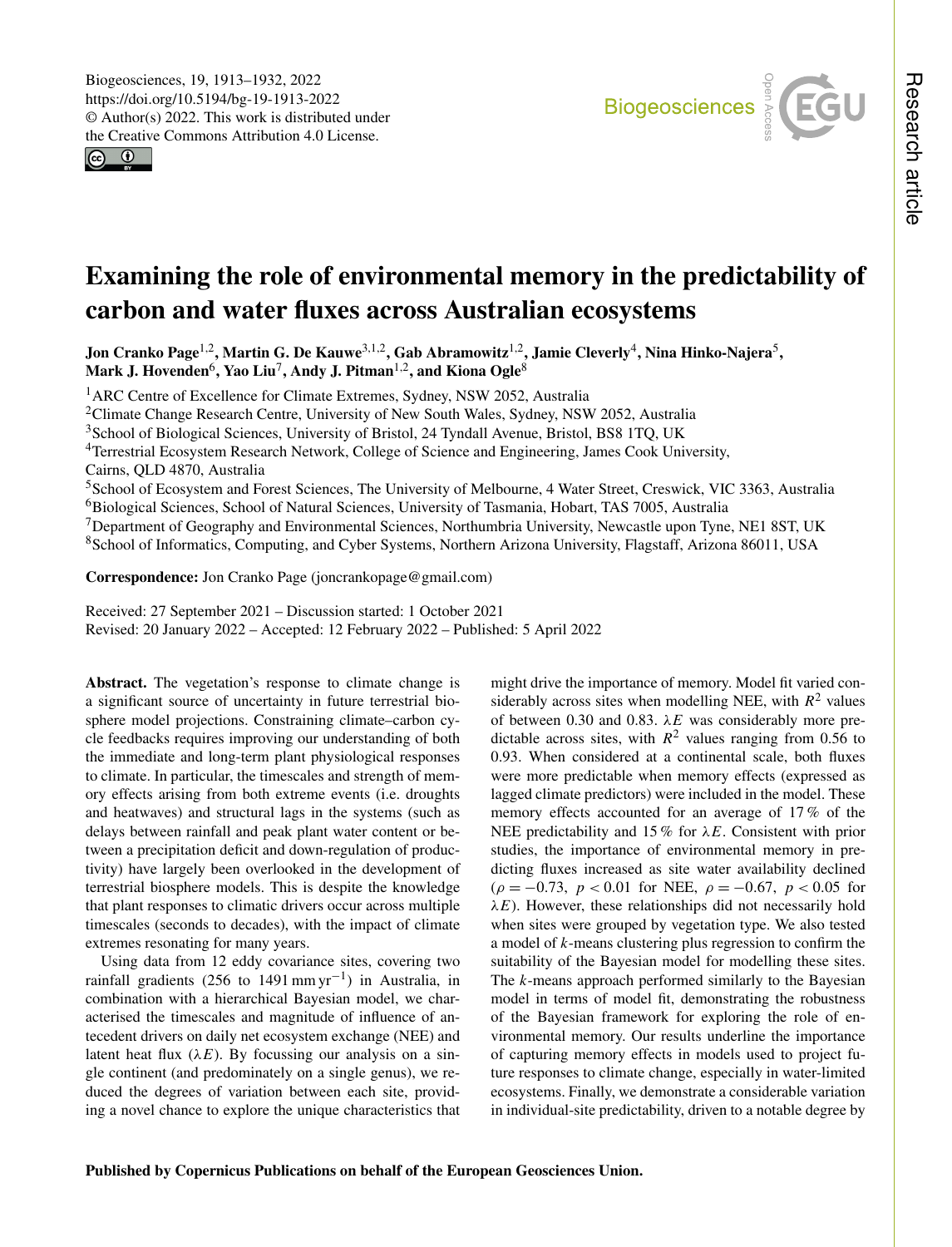environmental memory, and this should be considered when evaluating model performance across ecosystems.

# 1 Introduction

Ecosystems respond to climate at a wide range of timescales: stomata respond to changes in humidity within seconds [\(Fan](#page-16-0)[jul and Jones,](#page-16-0) [1982\)](#page-16-0), while extreme droughts can impact plant growth for up to 5 or more years after the event [\(An](#page-15-0)[deregg et al.,](#page-15-0) [2015;](#page-15-0) [Vanoni et al.,](#page-19-0) [2016\)](#page-19-0). There is growing interest in better understanding these timescales over which vegetation responds to environmental conditions, particularly when considering the projected rate of future climate change and threats this poses to ecosystem stability [\(Mottl et al.,](#page-17-0) [2021\)](#page-17-0). An increasing number of studies have demonstrated the importance of past events such as fires [\(Sun](#page-18-0) [et al.,](#page-18-0) [2020\)](#page-18-0), land management [\(Seabloom et al.,](#page-18-1) [2020\)](#page-18-1), and droughts [\(Anderegg et al.,](#page-15-0) [2015;](#page-15-0) [Kannenberg et al.,](#page-17-1) [2020\)](#page-17-1) on current ecosystem behaviour, in many cases, over time spans of years.

It is important to differentiate between what shall be referred to as "legacy" and "lag" effects. The ongoing impacts of climate extremes are an example of the former – they leave a persistent yet diminishing "legacy" from their single occurrence. A "lagged" effect differs in that it is an ongoing, constant delay in reaction to current conditions. The differing response times of vegetation to stimuli mean that lags exist associated with climate and the exchange of heat, energy, and carbon fluxes between ecosystems and the atmosphere. For instance, current grassland soil respiration can be strongly influenced by antecedent moisture from the prior 2 weeks, with the importance of longer lags decreasing sharply despite cumulative lag effects showing for up to 6 weeks [\(Ca](#page-15-1)[ble et al.,](#page-15-1) [2013\)](#page-15-1). These response timescales are affected by ecosystem characteristics, such as vegetation structure. [Ca](#page-15-1)[ble et al.](#page-15-1) [\(2013\)](#page-15-1) also found that, relative to grasslands, shrublands had a much longer cumulative lag effect in soil respiration of up to 10 weeks, with the first 4 weeks being most important.

The timescale of responses also differs among ecosystem processes. [Feldman et al.](#page-16-1) [\(2021\)](#page-16-1) found a lag of 5 d between a pulse of rainfall and peak plant water content in semi-arid grasslands, which in turn is likely to affect plant water status and hence carbon uptake. In arid and semi-arid ecosystems, soil respiration can respond immediately to a rainfall pulse and remain elevated for up to 2 d, while net ecosystem exchange (NEE) rates have a lagged response of up to a week [\(Huxman et al.,](#page-17-2) [2004;](#page-17-2) [Cleverly et al.,](#page-15-2) [2013\)](#page-15-2). [Clev](#page-15-3)[erly et al.](#page-15-3) [\(2016\)](#page-15-3) found a variety of lags for phenological and photosynthetic responses in central Australia, ranging from immediate to 6 weeks. Antecedent climate is yet another factor that influences ecosystem response timescales. Repeated droughts in one growing season can negatively affect a plant's investment in biomass in comparison to a single event [\(Lemoine et al.,](#page-17-3) [2018\)](#page-17-3). In semi-arid and arid regions, NDVI (normalised difference vegetation index, a measure of vegetation greenness) responds to precipitation with lags of up to 7 months, while less arid areas tend to have shorter response times [\(Liu et al.,](#page-17-4) [2018\)](#page-17-4). From a study over the entire state of Kansas, [Wang et al.](#page-19-1) [\(2003\)](#page-19-1) found shorter lags between NDVI and precipitation, with the strongest correlation being at a 4-week lag. In fact, antecedent conditions could even be more important than concurrent conditions when measuring ecosystem productivity [\(Sala et al.,](#page-18-2) [2012\)](#page-18-2). Clearly, there is a diverse range of lagged responses to climate found within terrestrial ecosystems. Confounding factors, such as differing vegetation characteristics (including the proportion of woody vegetation, rooting depth, and varying allocation strategies), prevailing climate, interacting processes, and prior extreme events, all influence the magnitude and timescale of these lags and their impact on ecosystem fluxes.

Despite increasing attention on the impact of these lags within ecosystems, they are poorly captured within terrestrial biosphere models (TBMs) [\(Anderegg et al.,](#page-15-0) [2015;](#page-15-0) [Frank](#page-16-2) [et al.,](#page-16-2) [2015;](#page-16-2) [Ogle and Barber,](#page-18-3) [2016;](#page-18-3) [Kannenberg et al.,](#page-17-1) [2020\)](#page-17-1). For example, TBMs usually have an instantaneous coupling between photosynthetic uptake and growth in plants, while in reality carbon is first allocated to non-structural carbohydrates, allowing it to sustain growth and respiratory demands during periods of lower photosynthetic activity [\(Fatichi et al.,](#page-16-3) [2014;](#page-16-3) [Smith and Dukes,](#page-18-4) [2013;](#page-18-4) [Jones et al.,](#page-17-5) [2020\)](#page-17-5). [Anderegg](#page-15-0) [et al.](#page-15-0) [\(2015\)](#page-15-0) similarly found that earth system models are generally weak at predicting the impact of droughts on productivity during the drought recovery period. Models generally overestimate the immediate impact and underestimate the recovery times for extreme events [\(Kolus et al.,](#page-17-6) [2019;](#page-17-6) [Huang et al.,](#page-16-4) [2016;](#page-16-4) [Ukkola et al.,](#page-19-2) [2016a\)](#page-19-2). Recent satellite observations have also indicated that models fail to capture the impact of water stored in reservoirs with longer response times to climate (such as deeper soil moisture, groundwater, and surface water), resulting in models being more dominated by anomalies at shorter timescales than observations [\(Humphrey et al.,](#page-16-5) [2018\)](#page-16-5). Such model failures may in part be due to incorrect rooting depths, poor soil profile characterisation, or a lack of representation of these long-term storage pools such as groundwater or wetlands. Implementing these "lagged effects" into the models used to predict the carbon cycle is key to improving their performance [\(Keenan et al.,](#page-17-7) [2012\)](#page-17-7).

To better incorporate the role of lags in model process representations, we first need to determine which physical processes are affected and then quantify the timescales at which lags persist. Frequently, autoregressive methods are used in studies looking at specific pre-determined timescales, such as the current year's productivity and/or the previous year's rainfall and productivity [\(Sala et al.,](#page-18-2) [2012\)](#page-18-2) or the prior 6 months of climate [\(Zhang et al.,](#page-19-3) [2015\)](#page-19-3). Many studies have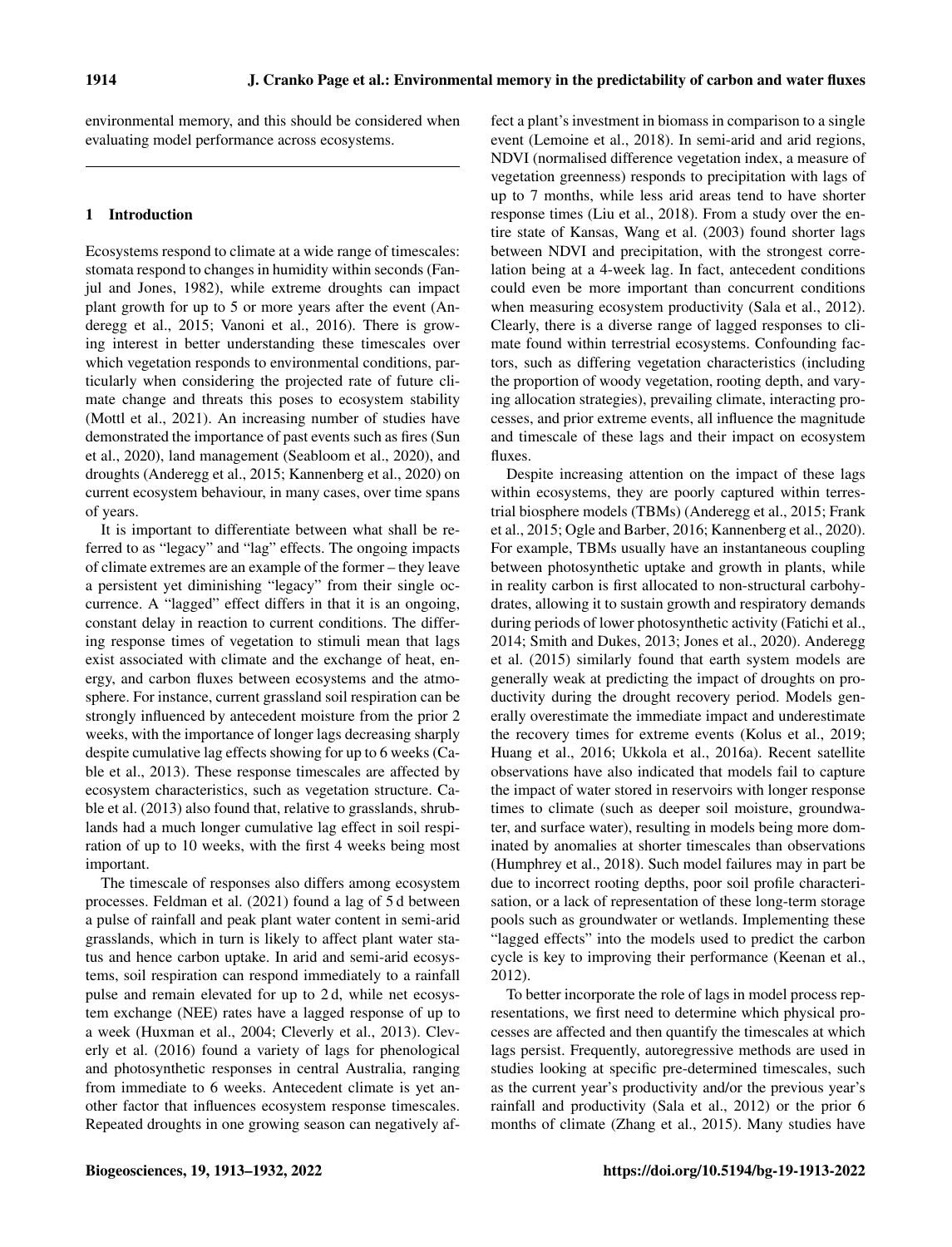however indicated that intra-annual rainfall patterns are more important to productivity than total annual rainfall [\(Hoven](#page-16-6)[den et al.,](#page-16-6) [2014,](#page-16-6) [2018\)](#page-16-7). Overcoming these subjective constraints and still providing freedom to explore sensitivity to shorter (sub-yearly) lags seems key to revealing any unexpected behaviour and detailing the full extent of memory effects, including any potential interaction between climate drivers.

To address this issue of strictly prescribed lags, new statistical approaches have been developed that allow for more flexible estimation of timescales of influences and magnitudes of lag effects [\(Ogle et al.,](#page-18-5) [2015\)](#page-18-5). Such methods have identified a key role of memory effects in many ecosystem processes, including soil and ecosystem respiration [\(Ryan](#page-18-6) [et al.,](#page-18-6) [2015;](#page-18-6) [Cable et al.,](#page-15-1) [2013;](#page-15-1) [Barron-Gafford et al.,](#page-15-4) [2014\)](#page-15-4) and gross primary production [\(Ryan et al.,](#page-18-7) [2017\)](#page-18-7). NEE and latent heat flux  $(\lambda E)$  have also been shown to be influenced by these memory effects [\(Samuels-Crow et al.,](#page-18-8) [2020\)](#page-18-8), which are often stronger at drier sites [\(Liu et al.,](#page-17-8) [2019\)](#page-17-8).

Here we use the stochastic antecedent modelling (SAM) framework of [Liu et al.](#page-17-8) [\(2019\)](#page-17-8) to probe lagged flux responses in individual ecosystems across two environmental gradients in Australia. We explore whether a relationship between site aridity and importance of antecedent conditions holds when viewed at a smaller spatial scale or whether such a relationship is confounded by other site characteristics, such as vegetation structure or extreme weather conditions. By focusing on a number of intensively studied sites within a single continent and examining the relative contributions of various predictors in each environment, we aim to reduce these potential confounding factors. We include the sites of the North Australian Tropical Transect (NATT) as an explicit case study since this "living laboratory" covers a steep rainfall gradient without a correspondingly strong change in vegetation [\(Hutley et al.,](#page-16-8) [2011\)](#page-16-8). By applying the SAM framework to  $\lambda E$  in addition to NEE, we explore how the timescales of response vary between these coupled fluxes, which can improve our understanding of the processes involved in environmental memory. Our second aim is to explore whether assessing the importance of environmental memory at a site can offer insights into TBM evaluation. If sites are more predictable or have a greater dependence on antecedent conditions (and therefore are traditionally less predictable), this should be taken into account when critically analysing TBM performance across sites. Finally, we examine an alternative statistical approach for antecedent modelling to test whether structural assumptions in the SAM framework notably affect inferences about environmental lags. In addition to highlighting sites with more complex lagged environmental behaviour (a tougher test for TBMs), explicit identification of individual lagged site mechanisms can highlight key processes missing from TBMs more broadly.

#### 2 Methods

## 2.1 Datasets

## 2.1.1 Flux data

Meteorological and flux data were taken from the OzFlux data repository for 12 eddy covariance towers (see Table [1](#page-3-0) for site details). The sites were selected to cover a variety of vegetation types and fall into two overarching groups. Firstly, sites comprising the North Australia Tropical Transect (NATT) were included. These vary from tropical grasslands to semi-arid shrublands and savannahs (International Geosphere–Biosphere Programme – IGBP – classifications of grassland, savannah, and woody savannah) along a steep rainfall gradient (321 to 1486 mm annual precipitation) running from north to south in the Northern Territory, Australia. Secondly, we grouped the southern Australian woodland sites (SAWSs). These were selected as sites with a greater proportion of woody vegetation than the NATT sites (IGBP classifications of savannah, woody savannah, and evergreen broadleaf forest) while still covering a broad range of climate types (256 to 1491 mm annual precipitation). While the vegetation differences between the groups are less distinguished at the drier sites, the NATT sites are considered "savannah" sites, and the SAWS sites are referred to as "woodland" sites.

In this analysis we used observations of daily NEE and  $\lambda E$  fluxes. NEE is a direct measurement of carbon exchange which represents the balance of carbon uptake and losses and is favoured over flux-derived gross primary productivity due to issues with respiration partitioning [\(Renchon et al.,](#page-18-9) [2021\)](#page-18-9).  $\lambda E$  measures all evaporation, including contributions from soil and vegetation. Although carbon (uptake) and water fluxes are non-linearly coupled [\(De Kauwe et al.,](#page-16-9) [2015a\)](#page-16-9), NEE and  $\lambda E$  are expected to exhibit a degree of independence in their responses to environmental conditions (including differing timescales) since they contain contributions from different components of the system (e.g. soil or understorey vs. canopy).

The fluxes were modelled using meteorological observations, which included mean downward short-wave radiation, mean air temperature, mean vapour pressure deficit (VPD), and precipitation. All OzFlux data were extracted at a halfhourly time step, aggregated to daily data, screened to only include complete calendar years, and then mean-centred. Sites were also screened to ensure that at least 5 years of good-quality data were available, which excluded five sites that have previously been included in the NATT (Adelaide River, Daly River Pasture, Fogg Dam, Litchfield, and Ti Tree East). Details on the data processing and quality control of OzFlux data can be found in [Isaac et al.](#page-17-9) [\(2017\)](#page-17-9). Here, we used the L6 data, which are quality-checked and gap-filled.

Normalised difference vegetation index (NDVI), a proxy for vegetation greenness, was obtained for each site from the global MODIS daily albedo data product at a 500 m res-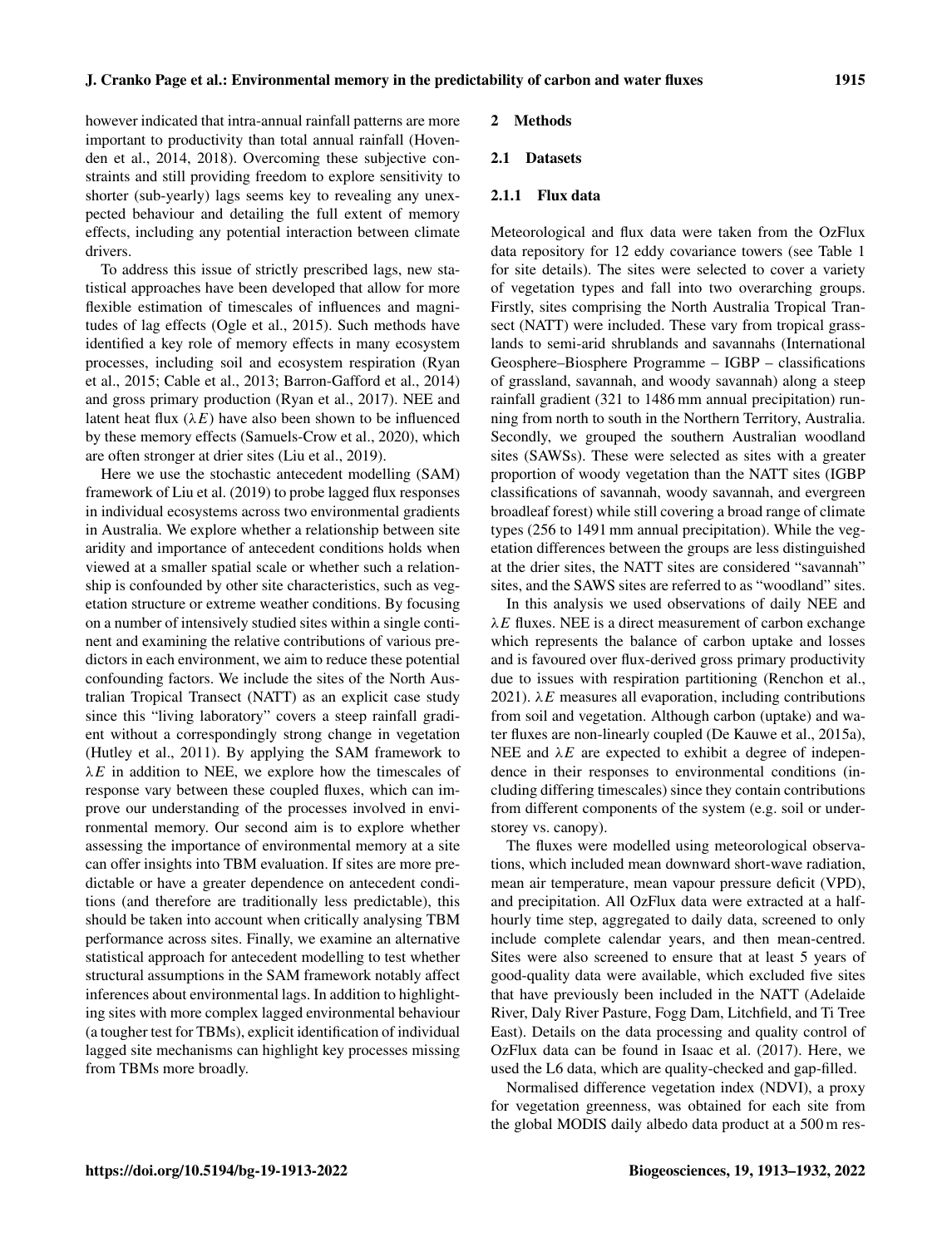<span id="page-3-0"></span>

| Table 1. Site information for all sites included in the analysis. MAP is the mean annual precipitation at the site. CVP is the coefficient of       |
|-----------------------------------------------------------------------------------------------------------------------------------------------------|
| variation in precipitation. WI is a wetness index of MAP over mean annual reference evapotranspiration. MAP, CVP, and WI are calculated             |
| from the WorldClim dataset, which covers 1970–2000 (Fick and Hijmans, 2017; Trabucco and Zomer, 2018). "Years analysed" corresponds                 |
| to the full years of data available for analysis, inclusive. "World ecoregion" is the biome classification of each site, which is based on climatic |
| regime and ecological structure, among other criteria (Olson et al., 2001; Beringer et al., 2016). Asterisks indicate sites that are part of the    |
| NATT. Litchfield was initially included in the analysis but was discarded due to the short time series available. All other sites are grouped as    |
| the SAWS. Data were obtained from the OzFlux Data Portal (http://data.ozflux.org.au, last access: 21 September 2020).                               |

| Site Name                         | Site code     | MAP (mm) | $CVP(\%)$ | WI   | Years analysed | World ecoregion                         | Reference                         |
|-----------------------------------|---------------|----------|-----------|------|----------------|-----------------------------------------|-----------------------------------|
| Alice<br>Springs Mulga*           | AU-ASM        | 321      | 61        | 0.12 | 2011-2018      | Deserts and xeric<br>shrublands         | Cleverly et al.<br>(2015)         |
| Calperum                          | $AU-Cpr$      | 256      | 17        | 0.12 | 2011-2019      | Mediterranean<br>woodlands              | Meyer et<br>al.<br>(2013)         |
| Cumberland<br>Plains              | AU-Cum        | 902      | 34        | 0.52 | 2013-2019      | Temperate<br>woodlands                  | Pendall et al.<br>(2019)          |
| Daly River<br>Uncleared*          | AU-DaS        | 1130     | 107       | 0.48 | 2008-2018      | Tropical savannas                       | Beringer et al.<br>(2015a)        |
| Dry River*                        | AU-Dry        | 842      | 112       | 0.34 | 2009-2019      | Tropical savannas                       | Beringer et al.<br>(2015b)        |
| Gingin                            | AU-Gin        | 696      | 83        | 0.33 | 2012-2019      | Mediterranean<br>woodlands              | Silberstein<br>et<br>al. $(2015)$ |
| <b>Great Western</b><br>Woodlands | <b>AU-GWW</b> | 273      | 30        | 0.11 | 2013-2019      | Mediterranean<br>woodlands              | Macfarlane<br>et<br>al. $(2013)$  |
| Howard Springs*                   | AU-How        | 1486     | 104       | 0.75 | 2002-2019      | Tropical savannas                       | Beringer et al.<br>(2015c)        |
| Sturt Plains*                     | AU-Stp        | 573      | 107       | 0.23 | 2009-2019      | Tropical grasslands                     | Beringer et al.<br>(2015d)        |
| Tumbarumba                        | AU-Tum        | 1491     | 32        | 1.20 | 2002-2018      | Temperate broadleaf<br>and mixed forest | Stoll<br>and<br>Kitchen $(2013)$  |
| Whroo                             | AU-Whr        | 577      | 20        | 0.36 | 2012-2018      | Temperate woodland                      | Beringer et al.<br>(2017)         |
| Wombat                            | AU-Wom        | 1069     | 33        | 0.84 | 2011-2019      | Temperate broadleaf<br>forest           | Arndt<br>al.<br>et<br>(2013)      |

olution via the Google Earth Engine interface [\(Schaaf and](#page-18-14) [Wang,](#page-18-14) [2015;](#page-18-14) [Gorelick et al.,](#page-16-11) [2017\)](#page-16-11). This dataset is calculated at a daily time step based on a 16 d composite of observations. This is used in the Bayesian model as a measure of whether the sites were in a "growing" (higher greenness) or "dormant" (lower greenness) state (see below).

General site characteristics including the mean annual precipitation (MAP) and the coefficient of variation in precipitation (CVP) were obtained from the WorldClim dataset [\(Fick](#page-16-10) [and Hijmans,](#page-16-10) [2017\)](#page-16-10), while the wetness index (WI) was calculated from these data as MAP divided by mean annual potential evapotranspiration [\(Trabucco and Zomer,](#page-19-4) [2018;](#page-19-4) [Zomer](#page-19-5) [et al.,](#page-19-5) [2007,](#page-19-5) [2008\)](#page-19-6). This WI assumes that lower values indicate more water-limited locations, while higher values are locations with a greater proportion of precipitation to potential evaporation. These data were used in preference to meteorological data from individual sites as they cover a significantly long time period.

#### 2.2 Analysis

## 2.2.1 Statistical analysis of memory and lags

Following previous work by [Liu et al.](#page-17-8) [\(2019\)](#page-17-8) in the application of the SAM framework, we separately model NEE and  $\lambda E$  using a non-linear mixed-effect Bayesian model at each site. The same formulation was used to model both fluxes at the 12 sites, and so the following description of the NEE model is also applicable to  $\lambda E$  modelling.

While the exact distribution of flux errors is site-dependent and can vary between superimposed Gaussian distributions [\(Lasslop et al.,](#page-17-12) [2008\)](#page-17-12) or Student's  $t$  distribution [\(Weber](#page-19-7)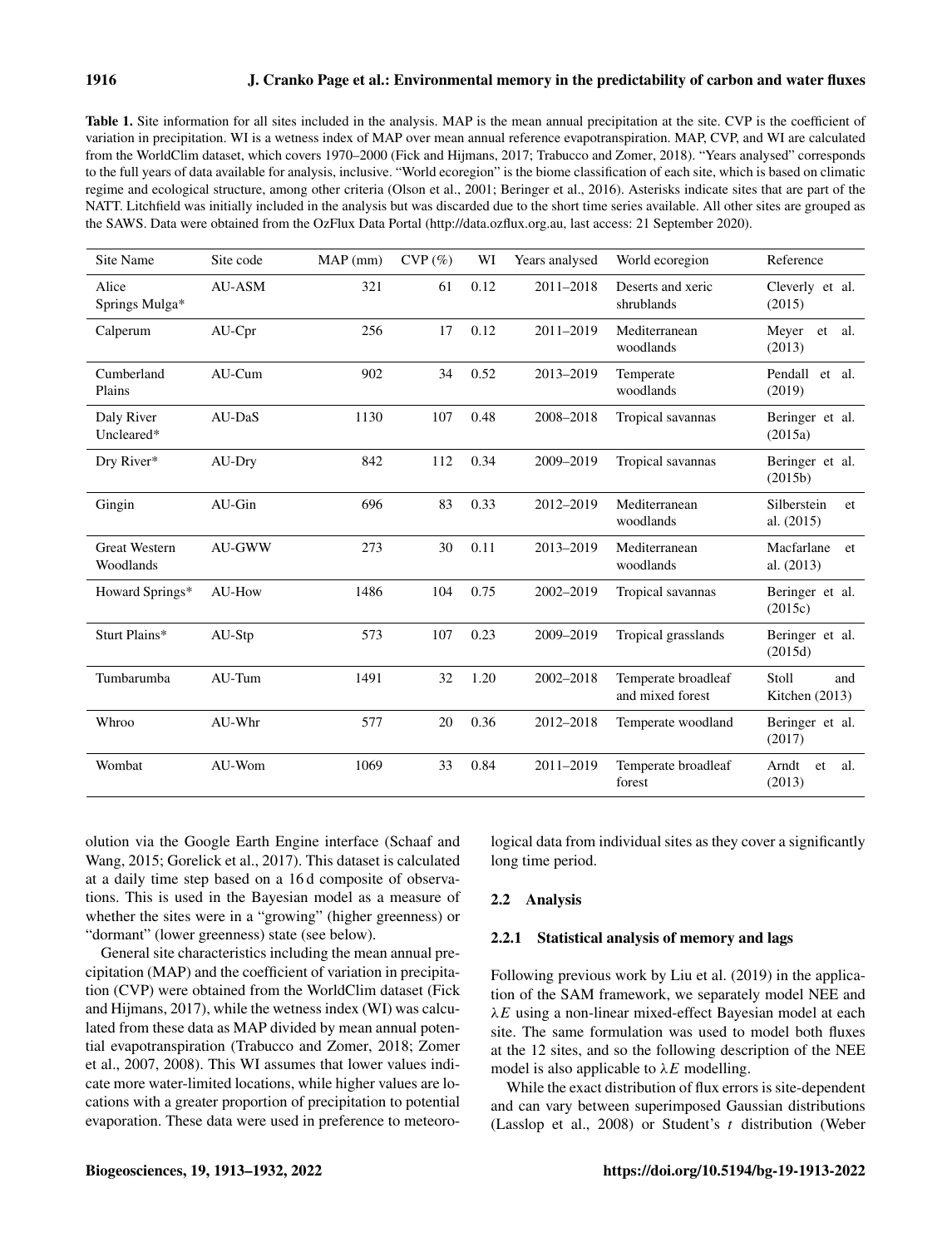[et al.,](#page-19-7) [2018\)](#page-19-7), daily NEE is assumed to be Laplace-distributed [\(Richardson et al.,](#page-18-15) [2006\)](#page-18-15) with mean  $\mu$ NEE and variance  $\sigma^2$ in line with [Liu et al.](#page-17-8) [\(2019\)](#page-17-8);  $\mu$ NEE at time t is modelled as per Eq. [\(1\)](#page-4-0).

$$
\mu \text{NEE}(t) = \sum_{n=1}^{16} \left( \left[ \phi(t) \times G_n + (1 - \phi(t)) \times D_n \right] \times \text{CLIMATE}_n(t) \right) \tag{1}
$$

 $G_n$  and  $D_n$  represent two sets of coefficients, corresponding to "growing" and "dormant" behaviours, respectively. These two behaviours are a function of NDVI, which we used to capture a site's growing seasons. Growing season differences were accounted for in our statistical modelling because at many of the sites growth is restricted by water availability (e.g. following rain), which in Australia is not strictly related to a specific growth period during the year;  $\phi(t)$  is a function that partitions between these two behaviours based on NDVI such that  $D_n$  is 1, and  $G_n$  is 0 at minimum NDVI and vice versa at maximum NDVI:

$$
\phi(t) = \left[1 - \phi_* + \phi_* \times \text{NDVI}(t)\right] \times \text{NDVI}(t). \tag{2}
$$

A uniform prior on the interval  $[-1, 1]$  is assigned to  $\phi_*$ . This ensures that  $\phi(t)$  increases monotonically with increasing NDVI. The  $\phi_*$  value modifies this function, allowing either a one-to-one linear relationship (when  $\phi_*$  is equal to 0) or varying non-linear relationships. In this manner, the proportion of time steps assigned to predominately "growing" or "dormant" behaviour (when  $\phi(t)$  takes a value greater than 0.5 or less than 0.5, respectively) is modified during the model fitting.

CLIMATE<sub>n</sub> $(t)$  is a weighted sum of daily climate measurements with various lags, where  $n$  indicates various variables as follows. When  $n = 1$ , CLIMATE<sub>n</sub> $(t) = 1$  at all time steps t and is therefore an intercept term. Where  $n = 2, 3$ , 4, or 5, CLIMATE $_n(t)$  represents the contribution of each of the short-term climate predictors (e.g. short-wave radiation, air temperature);  $n = 6, \ldots, 9$  are the quadratic interactions of these predictors, and  $n = 10, \ldots, 15$  are the remaining pairwise interactions;  $n = 16$  is the contribution of long-term precipitation. Equation [\(3\)](#page-4-1) is the generic form for a shortterm climate predictor, where  $\omega_{\text{lag}}^{\text{CLIM}_n}$  represents the weights assigned to the lagged climate observations  $CLIM_n(t - lag)$ . The CLIMATE<sub>n</sub>(t) terms for each n are summarised in Table [2.](#page-5-0)

Long-term precipitation (mean rainfall calculated over varying periods, up to 365 d prior; Table [3\)](#page-6-0) is included as it is possible for the vegetation at these sites to be drawing on water reservoirs from deeper within the soil profile than would be recharged by short-term precipitation. This is especially true for the monsoonal sites along the NATT which experience prolonged dry seasons. In comparison, radiation, temperature, and VPD are assumed not to influence the fluxes at time spans longer than 14 d and so are restricted to the shorter timescale [\(Ryan et al.,](#page-18-7) [2017\)](#page-18-7).

<span id="page-4-1"></span>
$$
CLIMATEn(t) = \sum_{\text{lag}=0}^{13} \left[ \omega_{\text{lag}}^{CLIM_n} \times CLIM_n(t - \text{lag}) \right]
$$
 (3)

<span id="page-4-0"></span>Each CLIMATE<sub>n</sub> $(t)$  term has a unique set of weights, which were assigned a Dirichlet prior. This ensures that each individual weight is constrained between 0 and 1, and the sum of the weights within each CLIMATE<sub>n</sub> $(t)$  term is equal to 1. As such, each weight is indicative of the relative importance of the specific climate variable at the corresponding lag period.

To reduce the number of parameters estimated in the model, the lagged time steps in the short-term CLIMATE<sub>n</sub> $(t)$ sums were grouped into blocks, with each lag in a block assigned the same weight, as shown in Table [3.](#page-6-0) For instance, the same weight is assigned to observations from 7 and 8 d prior. The decreasing resolution further into the past is due to the expectation that the importance of the driving variable on consecutive days becomes increasingly difficult to distinguish as the lag time increases. This reduction in the number of individual weights being estimated improves the model computation time and convergence.

Significant changes between [Liu et al.](#page-17-8) [\(2019\)](#page-17-8) and our model include the removal of soil moisture, the introduction of shorter precipitation lags (< 14 d), and min–max normalisation of NDVI on a per-site basis. We excluded soil moisture from our analysis due to inconsistencies in the data record at some sites as well as varying measurement depths across sites. Additionally, the soil moisture data are typically collected from relatively shallow depths of the soil profile and, as such, may not accurately reflect the root zone soil moisture in woody ecosystems. For instance, *Eucalyptus* species are known to have dimorphic rooting profiles with deep tap roots able to access water from below the shallow root zone [\(Knight,](#page-17-13) [1999\)](#page-17-13). To account for short-term impacts of water availability following the removal of soil moisture, precipitation lags at the shorter timescales were introduced. Finally, NDVI is normalised to vary from 0 at minimum NDVI to 1 at maximum observed NDVI at each site for two reasons. Firstly, this ensures that each site spans the full range of  $\phi$  values between "growing" (1) and "dormant" (0) periods. The similarity between the individual  $G_n$  and  $D_n$  coefficients was then able to indicate any differences between these two behaviours. Secondly, it was hypothesised that totally excluding coefficients of one behaviour at minimum NDVI (and the other at maximum NDVI) would improve convergence towards well-defined parameter values during model fitting.

The Bayesian model was implemented in JAGS via R, using the r2jags package and Markov chain Monte Carlo (MCMC) simulations [\(Plummer,](#page-18-16) [2003;](#page-18-16) [R Core Team,](#page-18-17) [2020;](#page-18-17) [Su and Yajima,](#page-18-18) [2020\)](#page-18-18). Convergence of the MCMC chains was confirmed visually with trace plots and analytically with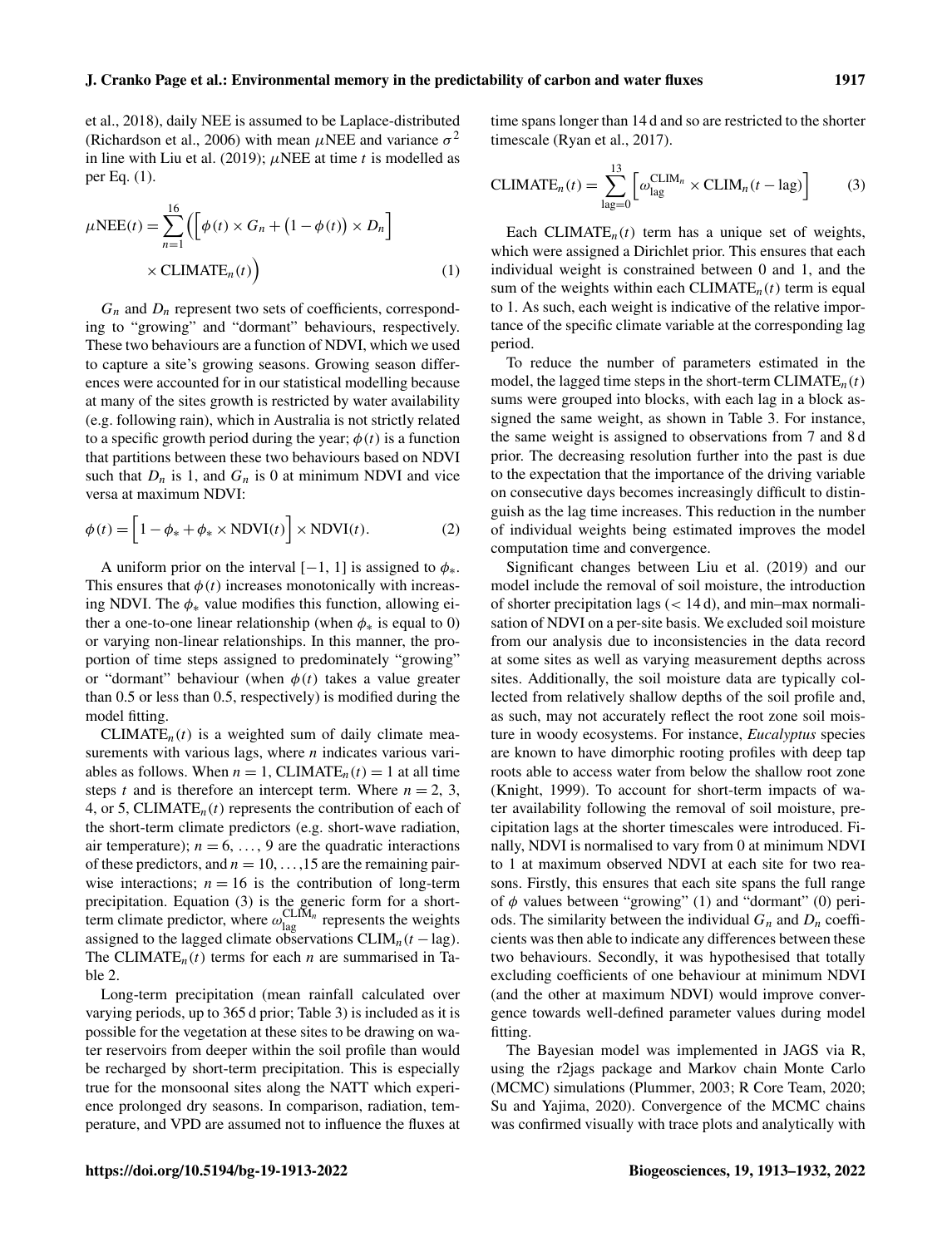<span id="page-5-0"></span>**Table 2.** Formulas for the CLIMATE<sub>n</sub>(t) term in the model for  $\mu$ NEE(t) for each n. TAS is mean air temperature, SWR is incoming shortwave radiation, VPD is vapour pressure deficit, and PPT is rainfall. The lag term in the sums is in days; i.e. at lag = 3, TAS $(t-$ lag) is the mean air temperature from 3 d prior. Note that the lags in  $PPT_{ant}^{long}$  are larger periods than the daily lags for the short-term predictors, and PPT is here taken as the mean daily rainfall in these lagged periods;  $\omega_{lag}^{CLIM}$  is the weight assigned to each lag period and is different for each of the five climate variables.

|                       | Climate predictor<br>(n) | Formulation<br>(CLIMATE <sub>n</sub> (t))                                                                                                                           |
|-----------------------|--------------------------|---------------------------------------------------------------------------------------------------------------------------------------------------------------------|
| Intercept term        | 1                        | $=1$                                                                                                                                                                |
|                       | $\overline{2}$           | $=$ TAS <sub>ant</sub> $(t)$<br>$=\sum_{\text{lag}=0}^{13} \left[ \omega_{\text{lag}}^{\text{TAS}} \times \text{TAS}(t-\text{lag}) \right]$                         |
| Short-term predictors | 3                        | $=$ SWR <sub>ant</sub> $(t)$<br>$=\sum_{\text{lag}=0}^{13} \left  \omega_{\text{lag}}^{\text{SWR}} \times \text{SWR}(t-\text{lag}) \right $                         |
|                       | $\overline{4}$           | $=$ VPD <sub>ant</sub> $(t)$<br>$=\sum_{\text{lag}=0}^{13} \left  \omega_{\text{lag}}^{\text{VPD}} \times \text{VPD}(t-\text{lag}) \right $                         |
|                       | 5                        | $=$ PPT $_{\text{ant}}^{\text{short}}(t)$<br>$=\sum_{\text{lag}=0}^{13} \left[\omega_{\text{lag}}^{\text{PPTshort}} \times \text{PPT}(t-\text{lag})\right]$         |
|                       | 6                        | $=$ TAS <sub>ant</sub> $(t) \times$ TAS <sub>ant</sub> $(t)$                                                                                                        |
| Quadratic terms       | 7                        | $=$ SWR <sub>ant</sub> $(t) \times$ SWR <sub>ant</sub> $(t)$                                                                                                        |
|                       | 8                        | $= VPD_{ant}(t) \times VPD_{ant}(t)$                                                                                                                                |
|                       | 9                        | $=$ PPT $_{\text{ant}}^{\text{short}}(t) \times$ PPT $_{\text{ant}}^{\text{short}}(t)$                                                                              |
|                       | 10                       | $=$ TAS <sub>ant</sub> $(t) \times$ SWR <sub>ant</sub> $(t)$                                                                                                        |
|                       | 11                       | $=$ TAS <sub>ant</sub> $(t) \times$ VPD <sub>ant</sub> $(t)$                                                                                                        |
| Pairwise interactions | 12                       | $=$ TAS <sub>ant</sub> $(t) \times$ PPT <sup>short</sup> $(t)$                                                                                                      |
|                       | 13                       | $=$ SWR <sub>ant</sub> $(t) \times$ VPD <sub>ant</sub> $(t)$                                                                                                        |
|                       | 14                       | $=$ SWR <sub>ant</sub> $(t) \times$ PPT <sup>short</sup> $(t)$                                                                                                      |
|                       | 15                       | $= VPD_{ant}(t) \times PPT_{ant}^{short}(t)$                                                                                                                        |
| Long-term predictor   | 16                       | $=$ PPT $_{\text{ant}}^{\text{long}}(t)$<br>$=\sum_{\text{lag}=13}^{365} \left[\omega_{\text{lag}}^{\text{PPT} \text{long}} \times \text{PPT}(t-\text{lag})\right]$ |

the Gelman–Rubin and Geweke diagnostic values as calculated with the *coda* package [\(Plummer et al.,](#page-18-19) [2006\)](#page-18-19). The MCMC iterations were set high enough to minimise the number of parameters with an "effective sample size" of less than 10 000, which ensured the parameters' posterior distributions were sufficiently sampled [\(Kruschke,](#page-17-14) [2015;](#page-17-14) [Harms and Roe](#page-16-12)[broeck,](#page-16-12) [2018\)](#page-16-12).

Once converged, model performance was assessed using five metrics: coefficient of determination  $(R^2)$ , correlation coefficient (CCO), standard deviation difference (SDD), mean bias error (MBE), and normalised mean error (NME) [\(Haughton et al.,](#page-16-13) [2016\)](#page-16-13). These were calculated between the daily time series of the observed and modelled flux. Together, these metrics capture a broad range of potential model performance measures relative to the observations.

The model was first run in a "current climate only" configuration, referred to as the "CC model", where the weights were set to 0 for all but the current-day climate (which were therefore assigned a weight of 1). This restriction was removed for a second set of model runs to utilise the full SAM framework. This second set of runs introduces "environmental memory" to the flux predictions, and so this model configuration is referred to as the "EM model". Finally, in an attempt to capture any remaining predictability in the observations, the residuals from the EM models were themselves modelled using a standard autoregressive process with a time lag of 1 d, which is an AR(1) model. This effectively allows a correction of the predicted flux based on the prior error in the prediction. While previously this has been referred to as capturing a "biological memory" component, there are various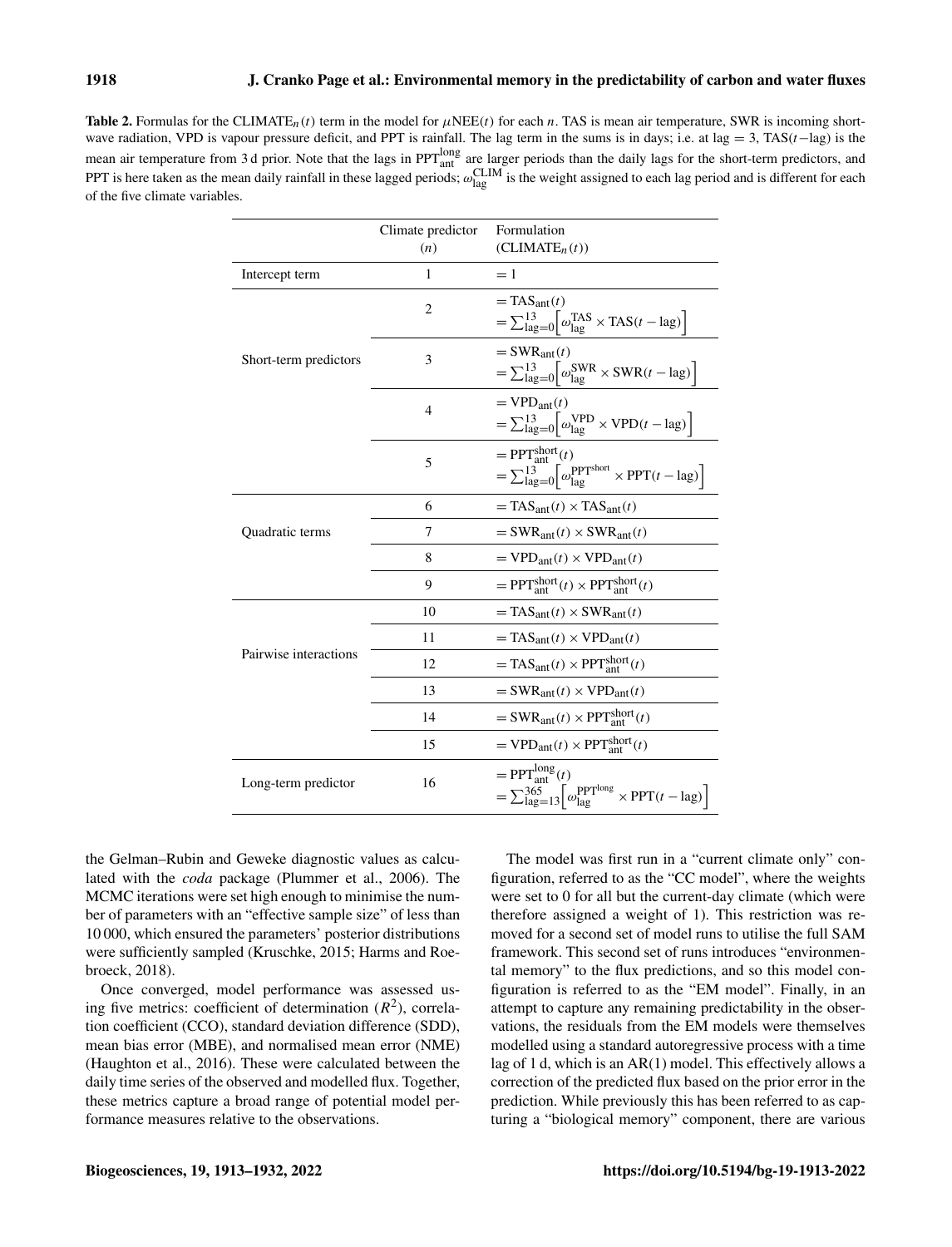<span id="page-6-0"></span>Table 3. Assignment of weights to lagged periods. The same weight is applied to multiple lag periods for the short-term predictors. Grouping of lags is necessary to reduce the number of parameters being estimated by the Bayesian framework, which improves model computing performance and reduces the risk of overfitting.

| Weight                        | Short-term               | Long-term              |
|-------------------------------|--------------------------|------------------------|
| 1                             |                          | $t - 14$ to $t - 20$   |
| $\mathfrak{D}_{\mathfrak{p}}$ | $t-1$                    | $t - 21$ to $t - 29$   |
| 3                             | $t - 2$                  | $t = 30$ to $t = 59$   |
| 4                             | $t-3$                    | $t - 60$ to $t - 119$  |
| 5                             | $t-4$                    | $t-120$ to $t-179$     |
| 6                             | $t-5$                    | $t-180$ to $t-269$     |
| 7                             | $t-6$                    | $t - 270$ to $t - 365$ |
| 8                             | $t-7, t-8$               | n/a                    |
| 9                             | $t - 9, t - 10$          | n/a                    |
| 10                            | $t-11$ , $t-12$ , $t-13$ | n/a                    |

n/a: not applicable.

plausible effects that this AR(1) model can be considered to represent [\(Liu et al.,](#page-17-8) [2019\)](#page-17-8). As such we do not claim it represents a specific memory process but rather a lower bound on site predictability, and it is simply referred to as the "AR model".

#### 2.2.2 Additional modelling

For comparison and confirmation of the SAM method, site NEE and  $\lambda E$  were also modelled using an approach of kmeans clustering plus regression [\(Abramowitz,](#page-15-13) [2012;](#page-15-13) [Best](#page-15-14) [et al.,](#page-15-14) [2015\)](#page-15-14). The k-means approach is an alternative insample empirical model, providing a direct comparison to the SAM approach. The clustering is performed on the environmental predictor variables, and the time steps that belong within each cluster are determined. For each cluster, a linear regression between the climate predictors and the flux at the time steps within the cluster is performed. This allows assessment of the degree to which SAM results are indicative of site behaviour as opposed to resulting from the inherent structure of the SAM model. Seven different cluster-plus-regression models were implemented. Firstly, fluxes were modelled as a linear combination of concurrent-only climate variables. Five additional models were then run, where each model included concurrent climate but was further expanded with one individual climate predictor including potential lags (see Table [3](#page-6-0) for lag timescales for each of the predictors). Finally, clustering and regression were performed for a model including all concurrent and lagged climate variables. As such, this final model contains the same information as that of the EM SAM model. The NbClust package [\(Charrad et al.,](#page-15-15) [2014\)](#page-15-15) indicated that for the majority of sites and models, four or fewer clusters were preferred for model parsimony. While increasing the number of clusters would increase the  $R^2$  values reported, we found that clusters began to contain fewer than a reasonable number of observations for the linear regression (fewer than  $\sim$  260 observations, which is 4 times the number of parameters in the k-means model containing every lag). As such, we repeated the  $k$ -means clustering for each site and model, with the number of clusters ranging from two to eight, and the median  $R^2$  value taken as the measure of performance.

For further comparison, we also consider the performance of a TBM in simulating site NEE. The TBM used was the CSIRO Atmosphere Biosphere Land Exchange (CABLE) model [\(Kowalczyk et al.,](#page-17-15) [2006\)](#page-17-15), a land surface scheme that can be run offline with prescribed meteorological forcing [\(De Kauwe et al.,](#page-16-14) [2015b;](#page-16-14) [Decker et al.,](#page-16-15) [2017;](#page-16-15) [Haverd et al.,](#page-16-16) [2018;](#page-16-16) [Ukkola et al.,](#page-19-8) [2016b;](#page-19-8) [Wang et al.,](#page-19-9) [2011\)](#page-19-9) or fully coupled [\(Lorenz et al.,](#page-17-16) [2014;](#page-17-16) [Pitman et al.,](#page-18-20) [2011\)](#page-18-20) within the Australian Community Climate Earth System Simulator (AC-CESS; [Kowalczyk et al.,](#page-17-17) [2013\)](#page-17-17). CABLE models the exchange of carbon, energy, and water fluxes at the land surface, representing the vegetation with a single-layer, twoleaf (sunlit or shaded) canopy model [\(Wang and Leuning,](#page-19-10) [1998\)](#page-19-10) and a detailed treatment of within-canopy turbulence [\(Raupach,](#page-18-21) [1994;](#page-18-21) [Raupach et al.,](#page-18-22) [1997\)](#page-18-22). Soil water and heat conduction are numerically integrated over six soil layers (to 4.6 m depth) following the Richards equation. CABLE can be run with interactive biogeochemistry [\(Wang et al.,](#page-19-9) [2011\)](#page-19-9) and vegetation demography [\(Haverd et al.,](#page-16-17) [2014\)](#page-16-17), but both were switched off as leaf area index was prescribed on a persite basis. CABLE is a state-of-the-art TBM that performs similarly to other TBMs used in global coupled modelling [\(Best et al.,](#page-15-14) [2015\)](#page-15-14). At each site, we applied CABLE with the parameterisation taken from the assumed dominant plant functional type (PFT) at the flux tower location. CABLE's reported performance at the 12 sites in this study is then essentially the performance one might expect if CABLE were run in a global coupled model; unlike the empirical models it is being compared to, it is not calibrated with site data, so in some sense this is not a fair comparison. Nevertheless, there are strong indicators that local calibration of TBMs offers relatively minor performance increases (i.e. that structural inadequacies remain) and that empirical approaches benefit to a much greater degree by the inclusion of local calibration information [\(Abramowitz et al.,](#page-15-16) [2007\)](#page-15-16). There is also compelling evidence that TBMs share biases [\(Haughton et al.,](#page-16-13) [2016\)](#page-16-13). We suggest therefore that this comparison should highlight how much more appropriate empirical approaches are for investigating ecosystem memory effects than TBMs with additional parameterisations, where existing structural inadequacies in TBMs could cloud the interpretation of the inclusion of lagged effects. Effectively, these CABLE model runs represent a lower bound on the possible performance of TBMs at each of these sites, and so the comparison between the statistical approaches and CABLE provides insight into the role of underlying site predictability (including environmental memory) in model–observation evaluations.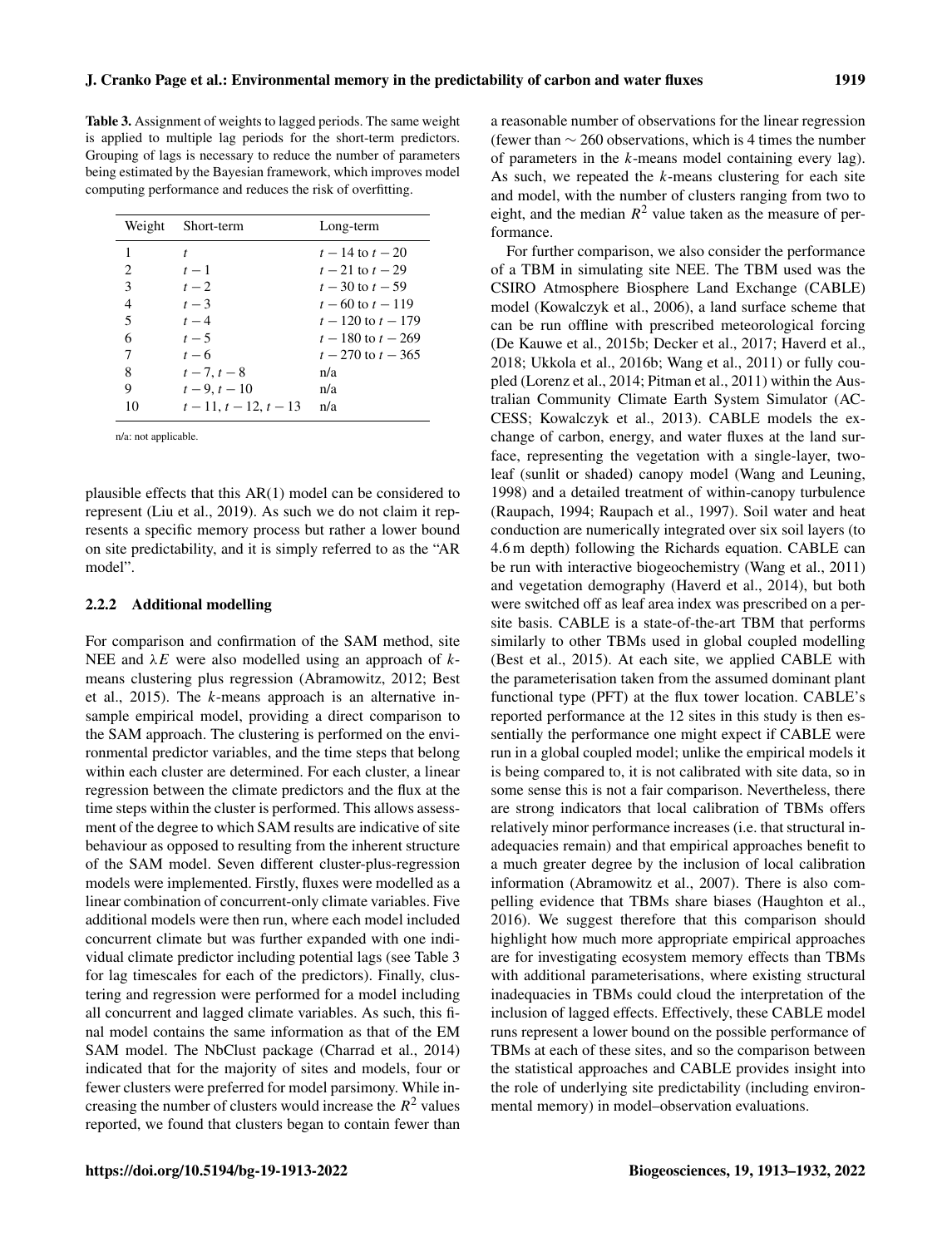### 3 Results

## 3.1 Model performance

The ability of the CC ("current climate"), EM ("environmental memory"), and AR ("autoregressive") models to capture the temporal variability in NEE varied considerably among the 12 OzFlux sites (Fig. [1\)](#page-8-0). In general, as sites became drier, their NEE fluxes became more predictable for the EM and AR models ( $p$  values  $\lt$  0.05). The introduction of lagged memory effects (EM model) consistently improved model performance across sites. The smallest improvement was at AU-Tum, where the  $R^2$  increased from 0.23 to 0.25. AU-GWW experienced the greatest improvement, with memory effects increasing  $R^2$  from 0.37 to 0.53. The improvement in model performance when introducing memory effects was true across all model performance metrics considered, apart from MBE, which saw small increases at some sites (see Fig. S1 in the Supplement). The increase in site predictability associated with environmental memory was also correlated with the MAP at the sites (Spearman's  $\rho = -0.73$ ,  $p <$ 0.01). However this relationship between memory and MAP was only significant when all sites were considered together and was not apparent when either site grouping (NATT or SAWS) was considered in isolation, albeit the sample size is smaller when considering transects separately  $(n = 12 \text{ vs.})$  $n = 5$  and 7). Among the savannah sites, the role of lag effects increased as the precipitation regime became more seasonal (relative improvement in EM compared to CC, correlated with the coefficient of variation in precipitation (CVP) at the sites,  $\rho = 0.98$ ,  $p < 0.01$ ). By contrast, at the woodland sites, the importance of memory was instead correlated with mean annual temperature, with hotter sites exhibiting a greater lag influence (relative improvement in EM compared to CC,  $\rho = 0.83$ ,  $p < 0.05$ ).

The remaining predictability captured by the AR model was correlated with the seasonality of precipitation, as expressed by CVP. Introducing the AR1 process had a greater influence on absolute improvement in model performance at sites with greater precipitation variability (purple bar in Fig. [1,](#page-8-0)  $\rho = 0.70$ ,  $p < 0.05$ ). The relative improvement from the AR model compared to the EM model (cf. purple bar relative to the combined yellow and turquoise bars) was also correlated with CVP, but to a lesser extent ( $\rho = 0.65$ ,  $p < 0.05$ ). When the NATT sites were considered in isolation, this correlation was no longer significant. Instead, there was a strong correlation between the relative improvement from the EM to the AR models and measures of site winter rainfall ( $\rho = 0.90$ ,  $p < 0.05$ ). There were no significant relationships between the AR model performance at SAWS sites and climate metrics.

By contrast to NEE, the  $\lambda E$  flux was more predictable, with total  $R^2$  values once all memory effects were included ranging from 0.56–0.93, compared to  $R^2 = 0.3 - 0.83$  for NEE (Fig. [1b](#page-8-0)). As with the NEE fluxes, the improvement in  $\lambda E$  model performance as additional memory components were introduced was maintained across all model performance metrics and sites (see Fig. S2 in the Supplement). The addition of environmental memory improved  $R^2$  values at all sites but by varying amounts. AU-DaS saw  $R^2$  improve from 0.79 to 0.81, while  $R^2$  values for AU-GWW increased from 0.55 to 0.73. The improvement in model performance from the introduction of lagged effects (turquoise bar, Fig. [1\)](#page-8-0) was correlated to the wetness index of the site ( $\rho = -0.62$ ,  $p < 0.05$ ). The four wettest sites (MAP > 1000 mm yr<sup>-1</sup>) had an  $R^2$  improvement of between 0.02 and 0.05, while the four driest sites varied from 0.09 to 0.19. Interestingly, the results did not show any clear difference in memory importance between the savannah and woodland sites.

The improvement in performance of the AR1 process for  $\lambda E$  fluxes was not correlated with any of the climate metrics under consideration. This was true both when all sites were considered at once and when sites were partitioned into the savannah or woodland subsets.

## 3.2 Sensitivity to climate predictors

To explore the impact of individual climate predictors on NEE, the  $G_n$  and  $D_n$  coefficients from the EM model were summed and normalised by the standard deviation, as shown in Fig. [2](#page-8-1) (see also Fig. S3 in the Supplement). For NEE (Fig. [2a](#page-8-1)), most climate variables significantly impacted the flux. Air temperature, short-term precipitation, and VPD each did not significantly affect NEE at two sites. AU-Dry was the only site where more than one climate variable was not significant. The sensitivity magnitude was generally greater for the short-term variables (past 14 d) than for long-term precipitation. Short-wave radiation had a mean absolute sensitivity coefficient of 0.74 µmol  $m^{-2} s^{-1}$ , followed by air temperature  $(0.58 \,\text{\mu mol m}^{-2} \,\text{s}^{-1})$ , short-term precipitation (0.45 µmol m<sup>-2</sup> s<sup>-1</sup>), and VPD (0.37 µmol m<sup>-2</sup> s<sup>-1</sup>). In comparison, mean NEE sensitivity to long-term precipitation was just  $0.11 \mu$ mol m<sup>-2</sup> s<sup>-1</sup>. For the savannah sites, the NEE flux appeared to display greater sensitivity to environmental conditions as sites became wetter, which was most clear for short-term precipitation. The woodland sites had both a wider range and larger magnitude of sensitivity to the environmental drivers, with short-wave radiation, air temperature, and VPD having a greater impact on NEE than at the savannah sites.

 $\lambda E$  fluxes were sensitive to more climate variables than NEE fluxes. Across all sites and variables, only two climate drivers were not significant in their effect on  $\lambda E$  at a site: air temperature at AU-Dry and long-term precipitation at AU-Tum. The lack of significance in long-term precipitation at AU-Tum may be due to this site being the wettest, with a MAP of over  $1400 \text{ mm yr}^{-1}$ , and one of the sites with the most even rainfall distributions ( $CVP = 32$ ). The driest year in the AU-Tum data is 2006, with 421 mm of precipitation, which is still greater than the MAP at the four driest sites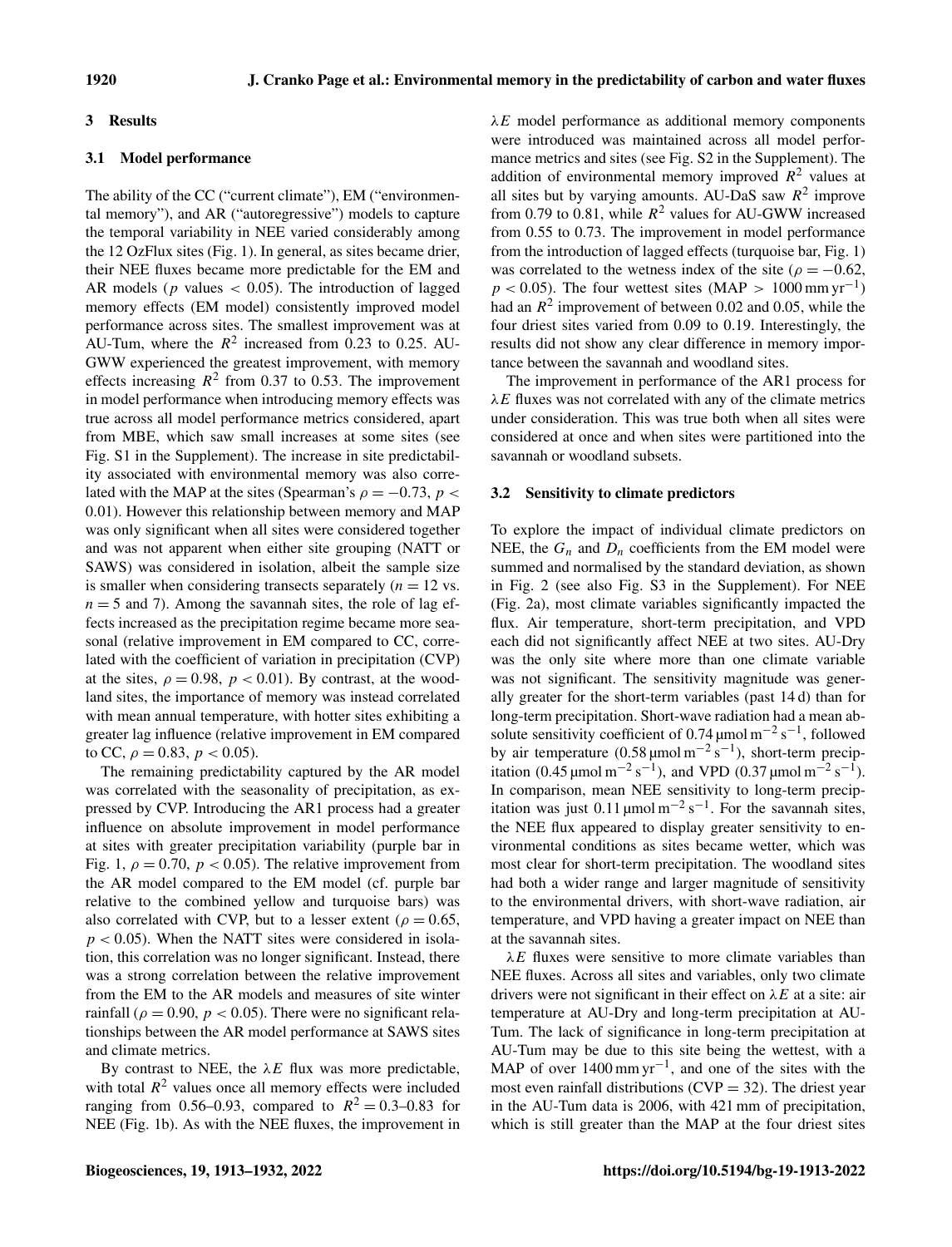<span id="page-8-0"></span>

Figure 1. Model performance for (a) NEE and (b)  $\lambda E$ . Sites are on the y axis, ordered by descending mean annual precipitation, with AU-Tum having the highest annual rainfall. The x axis is the cumulative coefficient of determination,  $R^2$ . Yellow bars indicate the performance of the current-climate-only model (CC model), the turquoise bars are the improvement when memory effects were introduced with the SAM model (EM model), and the purple bar is the performance when the SAM residuals were further modelled with an AR1 process (AR model). Asterisks indicate sites belonging to the NATT.

<span id="page-8-1"></span>

**Figure 2.** Sensitivity of the flux to each climate variable for (a) NEE and (b)  $\lambda E$  in the environmental memory models. Sites are on the x axis, ordered by ascending mean annual precipitation. The y axis is the sum of all  $G_n$  and  $D_n$  coefficients from Eq. [\(1\)](#page-4-0), where n includes the climate variable, divided by the mean standard deviation of the corresponding weighted sums from Table [2,](#page-5-0) such that sensitivity values are comparable between variables. Where the range of sensitivity includes 0, those variables are considered to non-significantly affect the flux and are coloured green in the plots.

in this study. Another result of interest is that the response of the  $\lambda E$  flux to air temperature and VPD at AU-Wom was the opposite to the relationship at all other sites. AU-Wom exhibited an increase in  $\lambda E$  with an increase in VPD and a decrease in the flux as temperature increased.

For both NEE and  $\lambda E$  fluxes, there was a correlation between the sites' sensitivity to short-wave radiation and their wetness index ( $\rho = -0.69$ ,  $p < 0.05$  for NEE;  $\rho = 0.78$ ,  $p < 0.01$  for  $\lambda E$ ). However when this relationship was explored by splitting between the two vegetation groups, it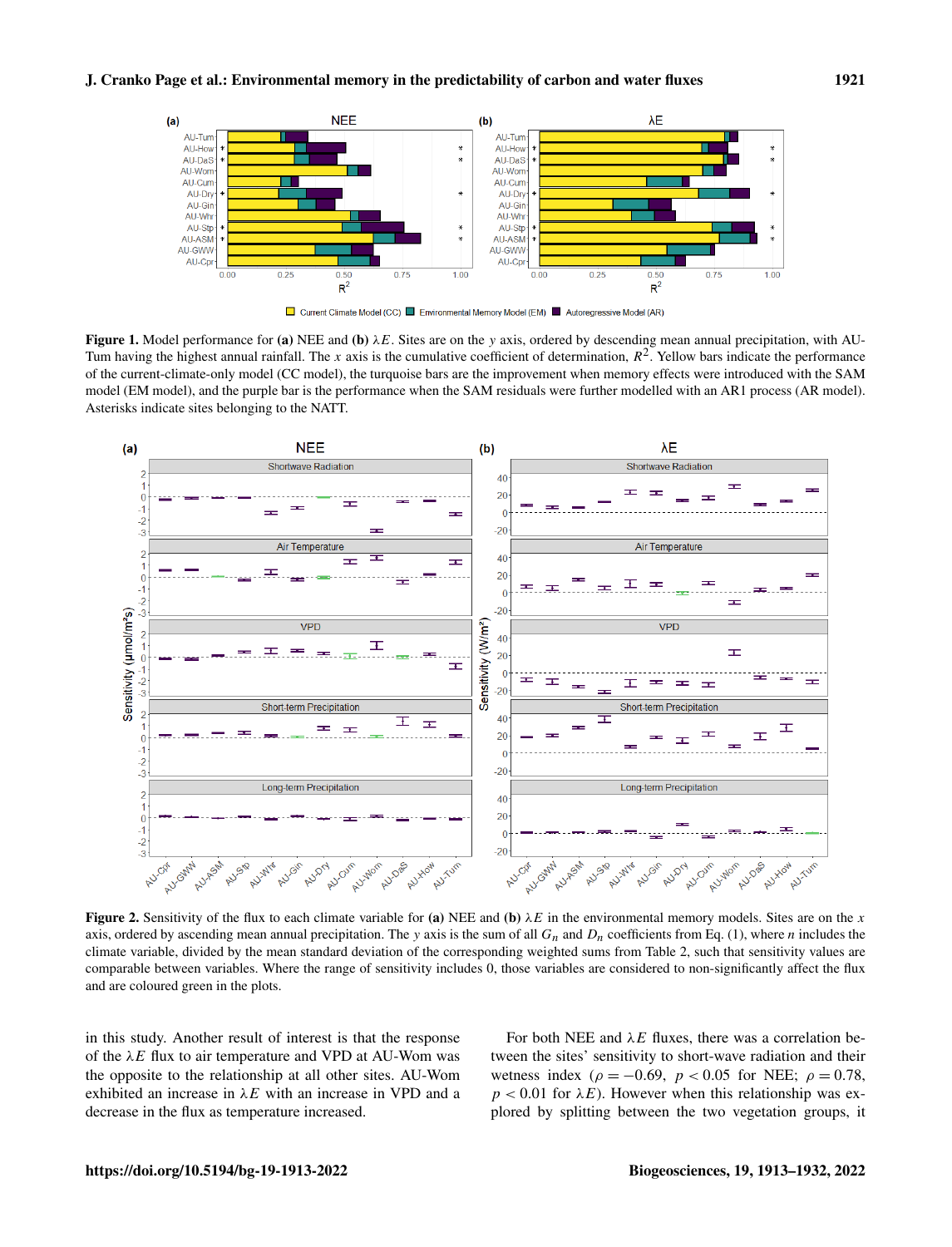was only significant for the SAWS sites. The correlation was in fact stronger when only the woodland sites are considered ( $\rho = -0.86$  and 0.86 for NEE and  $\lambda E$ , respectively;  $p < 0.05$ ). When the NATT sites were taken in isolation, this relationship between site aridity and sensitivity to short-wave radiation was not apparent.

# 3.3 Timescales of memory influence

The cumulative weights from the EM model can provide evidence of the relevant timescales at which the significant climate variables affected NEE. These are shown for (a) air temperature and (b) long-term precipitation in Fig. [3.](#page-10-0) Following [Liu et al.](#page-17-8) [\(2019\)](#page-17-8), we assumed that the critical lag timescale is when the cumulative weight reached 0.5, indicated by the dashed line. For air temperature, at sites where this climate metric was significant, all but two sites had a lagged response of > 2 d. NEE at AU-Stp and AU-Gin had dependence on prior air temperature at longer timescales, around 4–5 d. The timescales at which precipitation affected NEE were much less consistent across sites. AU-DaS had a very short lag of only 21 d, while AU-Tum required over 270 d of prior rainfall to reach a weight of 0.5. The remaining sites had lags to longterm precipitation falling between these extremes but with no obvious correlation between MAP and response timescale. Similarly, there was no clear relationship between lagged response timescales and the prevalence of woody vegetation at the sites; both NATT and SAWS sites exhibited a range of critical timescales.

Figure [4](#page-11-0) shows that the timescale at which the  $\lambda E$  flux responded to air temperature is generally longer than that for NEE. This may reflect the contribution of deep soil moisture (and so longer timescales) to transpiration fluxes (driven by VPD associated with higher temperature), whereas the impact of temperature on NEE, via for example heterotrophic respiration, would be controlled by shallower soil moisture [\(Parton et al.,](#page-18-23) [1988\)](#page-18-23). We found that 7 of the 12 sites responded to the air temperature from 3 to 7 d prior. Notably AU-Gin, which had a relatively long response timeframe for NEE to air temperature, had a strong immediate response for  $\lambda E$ , with the critical timescale occurring at no lag. The shapes of the cumulative weight plots were more similar across sites for  $\lambda E$  than for NEE, with a consistent increase across each lagged period and a much smaller range of initial weights calculated for the current air temperature.

For long-term precipitation, critical time periods for  $\lambda E$ ranged from 60 to 270 d. No obvious relationship existed between site aridity and the timescales at which long-term precipitation affected evapotranspiration, indicating that other site characteristics (for example rooting depth) were influencing the lagged effects of rainfall. While the overall range of lagged responses to long-term precipitation was very similar between NEE and  $\lambda E$ , the critical timescales for each flux differed at most sites (see Figs. [3b](#page-10-0) and [4b](#page-11-0)). For instance, at AU-Dry and AU-Stp, the critical lagged timescale for  $\lambda E$ 

was 60 d, but for NEE a total lag of 270 d was required for a cumulative weight of over 0.5. Conversely, AU-DaS had a short lagged NEE response to long-term precipitation of 20 d, but the critical weight was reached at 180 d for  $\lambda E$ .

# 3.4 Comparison to alternative modelling approaches

Finally, NEE fluxes were modelled using both an approach of k-means clustering plus regression and the CABLE TBM parameterised by PFT, the results of which are shown in Fig. [5.](#page-12-0) At every site, the EM SAM model performed better than a current-climate-only  $k$ -means model, which is to be expected due to the far greater degrees of freedom in the SAM models. The difference between the median  $k$ -means  $R<sup>2</sup>$  and EM  $R<sup>2</sup>$  ranges from 0.02 to 0.12. However, the introduction of the lags for individual climate variables to the kmeans model generally improved performance, although the EM SAM model outperformed these models in most cases. When all lags were introduced to the *k*-means model, performance improved at all sites. Performance was comparable to or better than that of the EM SAM model, confirming the applicability of SAM for predicting terrestrial ecosystem fluxes.

The sites were also modelled using the Australian TBM, the Community Atmosphere Biosphere Land Exchange model (CABLE). In these model runs, CABLE was parameterised by assumed PFT, with no site-specific calibration, and thus indicates a lower bound on TBM performance at the sites. As shown in Fig. [5,](#page-12-0) this consistently underperformed relative to the predictability expected from the empirical methods.  $R^2$  values for the TBM predictions against observed NEE ranged from 0 to 0.33, with a mean of 0.16. Performance was generally better at the SAWS sites than at the NATT sites. CABLE performed better as sites became drier within the SAWS group, but this behaviour was not seen for the NATT sites.

# 4 Discussion

Prior to the introduction of the stochastic antecedent modelling framework [\(Ogle et al.,](#page-18-5) [2015\)](#page-18-5), little work had attempted to explicitly quantify the role and behaviour of these lagged effects. This paper provides further evidence that ecosystem fluxes exhibit complicated responses to antecedent conditions and that these responses are important components of ecosystem functioning and as such need to be further explored if these ecosystems are to be properly understood.

# 4.1 To what extent does environmental memory matter?

This study shows that understanding the lagged component in ecosystem responses to climate, that is the environmental memory, can significantly improve the ability to model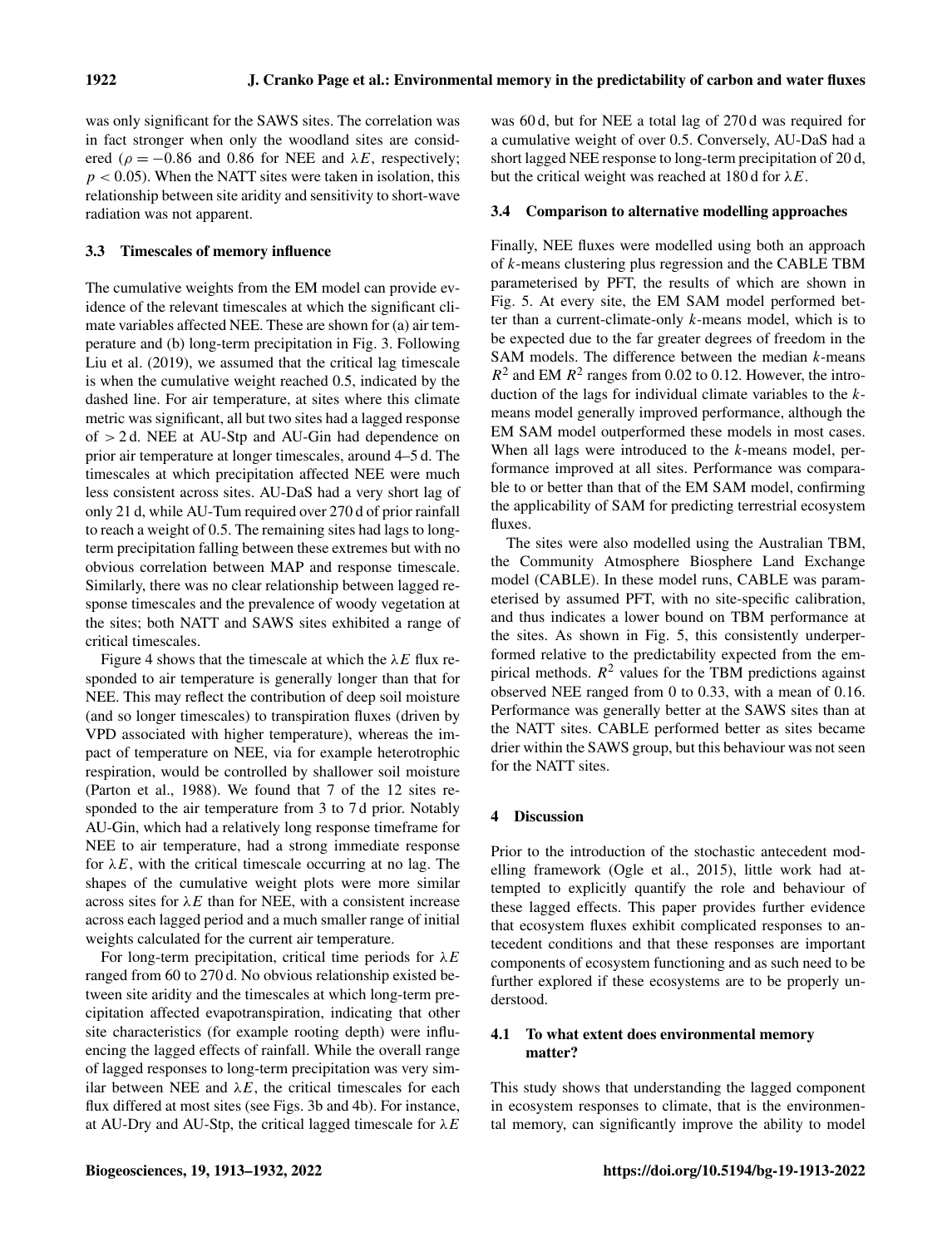<span id="page-10-0"></span>

Figure 3. Cumulative mean weights from the NEE EM model for (a) air temperature and (b) long-term precipitation. Sites are split into the (i) NATT and (ii) SAWS groups for each climate predictor. Within each group, sites are ordered by mean annual precipitation, with darker colours indicating higher MAP. Only sites where the climate variable is significant in Fig. [2a](#page-8-1) are included. The dashed line at a cumulative weight of 0.5 indicates the threshold for the critical lag period. Where the cumulative weights cross this line is considered the timescale of the environmental memory effect for each site for the climatic driver in question.

site fluxes empirically. Introducing antecedent climate to the NEE model increased the  $R^2$  by an average of 0.08, which is a mean relative improvement of 22 % in model performance, with the relative improvement at individual sites ranging from 7 % to 55 %. For  $\lambda E$ , the improvement ranged from 2 % to 49 %, with a mean of 20 %. This is reflective of the generally higher predictability of the  $\lambda E$  flux compared to NEE, with more of the variance in the flux explained by current climate only. This improvement in model performance for both fluxes indicates that exploring the role of environmental memory could further substantially improve our understanding of site functioning.

While the EM model results provide a direct indication of the role of antecedent climate, we further modelled the flux residuals with an autoregressive lag-1 model (the AR model). The ensuing  $R^2$  value obtained was interpreted as a lower bound on overall site predictability based on prior conditions, contingent on the structural assumption of a lag of one time step. This is because the AR model captures remaining predictability from the previous day's fluxes without identifying the source of this influence. For instance, this dependence on prior-day flux may be affected by seasonal leaf area, delays between photosynthesis and respiration [\(Mencuccini](#page-17-18) [and Hölttä,](#page-17-18) [2010\)](#page-17-18), or potential site disturbances. It could also be representing environmental drivers that we have not ex-

plicitly accounted for, lagged allocation, or more unique impacts such as insect infestation.

Although eddy covariance analysis is a mature field, relatively little work has been done on quantifying environmental memory. Instead, the focus has been on immediate site responses to disturbance events and meteorological extremes [\(Ciais et al.,](#page-15-17) [2005;](#page-15-17) [von Buttlar et al.,](#page-19-11) [2018;](#page-19-11) [Teuling](#page-18-24) [et al.,](#page-18-24) [2010;](#page-18-24) [Flach et al.,](#page-16-18) [2018\)](#page-16-18). At the site level, further examination of other controls on carbon and water fluxes (e.g. variability in leaf area, root zone soil moisture, the contribution of non-transpiration components, and the role of nonstructural carbohydrates) may unlock explanations for why environmental memory varies both across the precipitation gradients and amongst similar geographic sites. For example, we found that our capacity to simulate NEE fluxes at AU-Cum was seemingly poorly explained by current climate. It is notable that [Peters et al.](#page-18-25) [\(2021\)](#page-18-25) recently highlighted the high tolerance of drought stress (xylem embolism resistance;  $p_50$ : −4.07 to −5.82 MPa) of species at AU-Cum, which may explain an apparent decoupling between carbon fluxes and current meteorological conditions. Pinning down the exact mechanistic explanation will remain for future work, but our results motivate the search for hypotheses to explain differences in site behaviour. By characterising the extent of individual-site memory statistically, we hope to stimulate fu-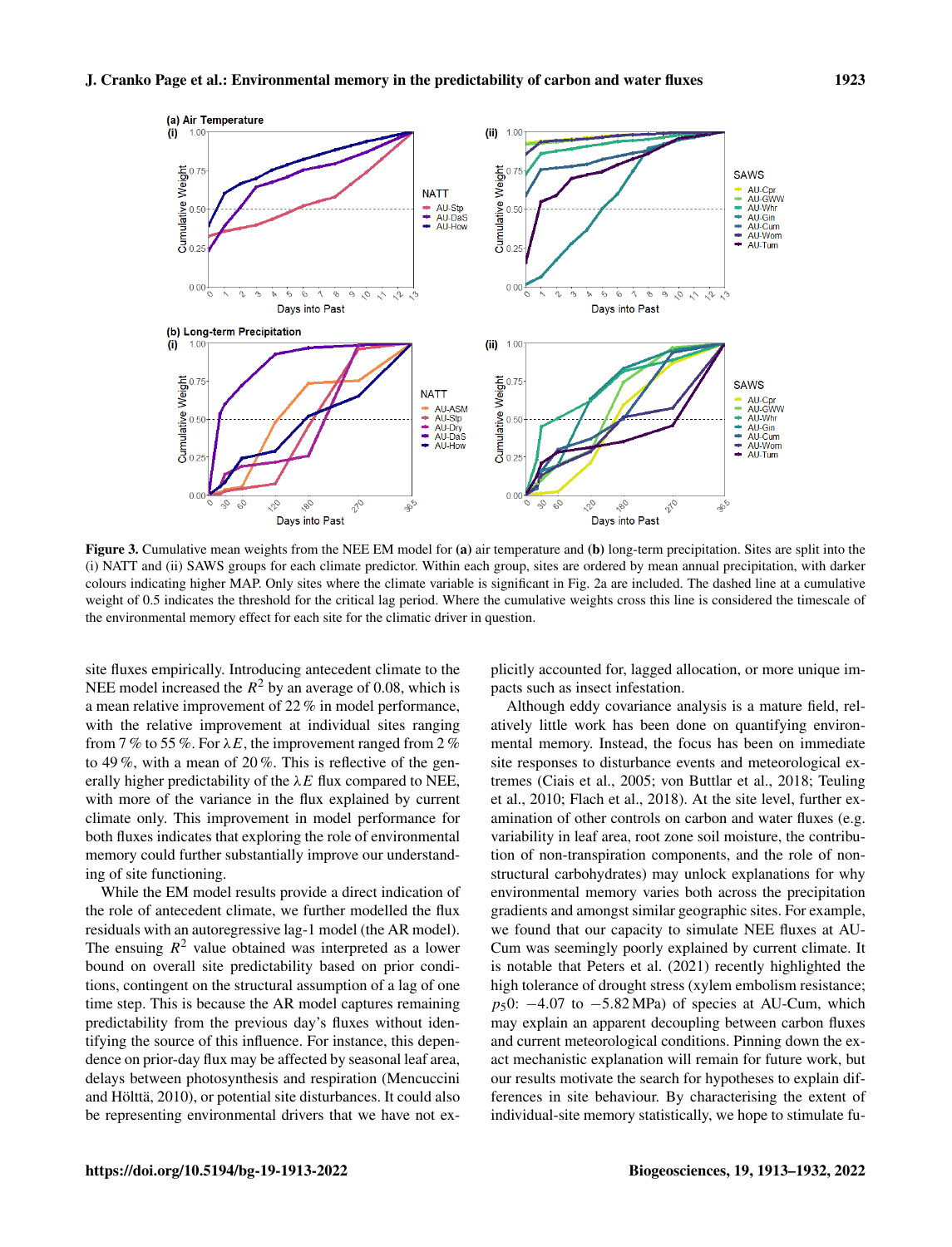<span id="page-11-0"></span>

**Figure 4.** Cumulative mean weights from the  $\lambda E$  EM model for (a) air temperature and (b) long-term precipitation. Sites are split into the (i) NATT and (ii) SAWS groups for each climate predictor. Within each group, sites are ordered by mean annual precipitation, with darker colours indicating higher MAP. Only sites where the climate variable is significant in Fig. [2b](#page-8-1) are included. The dashed line at a cumulative weight of 0.5 indicates the threshold for the critical lag period. Where the cumulative weights cross this line is considered the timescale of the environmental memory effect for each site for the climatic driver in question.

ture site measurement campaigns and hypothesis development that examines what drives memory variability and ultimately guide model development. As for which TBM modules would need to be adjusted to fully capture environmental memory, this approach needs to be applied at many more individual sites. This would allow us to identify functional relationships to a greater extent. However, such application needs to be carefully pursued, using not just SAM but other machine learning approaches (such as the k-means clustering plus regression as we have demonstrated) to ensure that any results are process-based and not just structural assumptions from the use of a single modelling approach. By combining multiple empirical studies of environmental memory, we can understand the key lags that aid prediction of ecosystem fluxes and how these vary across site characteristics.

## 4.2 The benefits of stochastic antecedent modelling

Through the application of stochastic antecedent modelling, we have been able to identify the importance of environmental memory in ecosystem fluxes at a diverse range of Australian sites. Unlike traditional methods of exploring antecedent effects, SAM makes few prior assumptions about critical lag lengths beyond a prescribed maximum lag of interest (i.e. the 14 d window we assigned to the shortterm variables). The Bayesian framework also yields the full (joint) posterior distribution for the parameters of interest, from which we can compute summaries such as credible intervals, allowing a critical assessment of the relative significance of various memory drivers. However, the SAM method is computationally intensive and requires long data records, which may reduce its potential applications. In this paper, we also perform similar analysis using the basic machine learning approach of k-means clustering plus regression. The results from the *k*-means modelling were broadly consistent with those from the SAM approach. Both modelling methodologies produced predictions with similar  $R^2$  values (Fig. [5\)](#page-12-0) and saw improved performance when lagged climate effects were introduced. The k-means modelling in this study has provided a novel, independent check on the suitability and performance of the SAM approach. The consistent results increase our confidence in the findings from the SAM model and reduce the likelihood that our findings are influenced by the structural assumptions of the SAM model. Importantly, while computation of  $k$  means was significantly faster than SAM, the k-means approach lacks the inherent interpretability of SAM. While SAM is explicitly designed to infer the sensitivity to predictors and the timescales at which lags exist, the approach of  $k$ -means clustering plus regression would require further work and modelling to fully explore these as-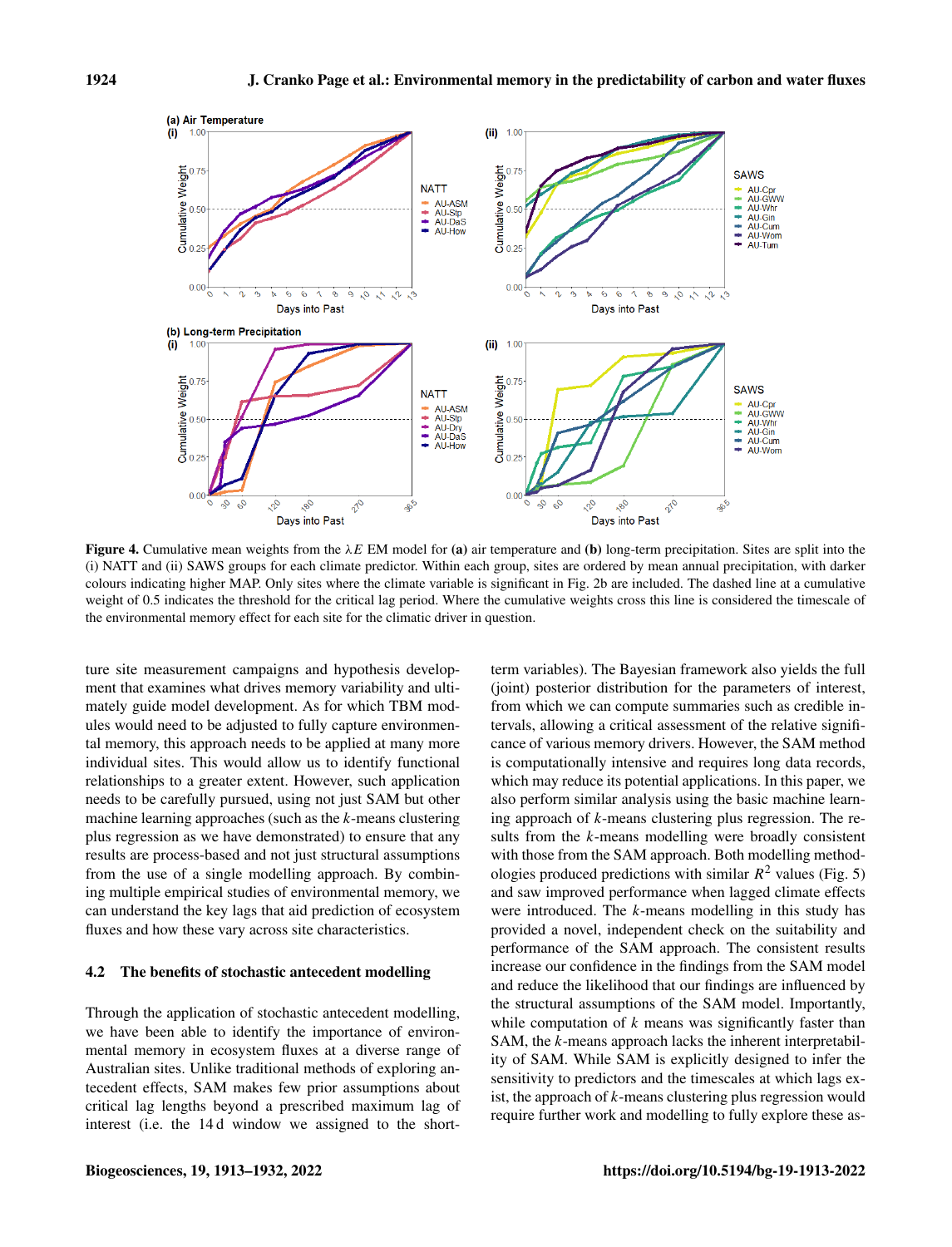# <span id="page-12-0"></span>J. Cranko Page et al.: Environmental memory in the predictability of carbon and water fluxes 1925



Figure 5.  $R^2$  values for seven different models of k-means clustering plus regression predicting NEE at the flux sites, split by the two vegetation groups. "Current climate" is the k-means model that only considers concurrent environmental observations for predicting NEE. Each of the five lagged environmental predictors are then introduced separately; "+ all climate lags" is the model where every lagged environmental variable is included and hence utilises exactly the same predictors as the EM SAM model. Boxplots indicate the distribution of the  $R^2$  values when these models are run for between two and eight clusters each. The EM SAM model  $R^2$  value is indicated by a red cross, and the  $R^2$  for a PFT-parameterised TBM (CABLE) is shown with a blue cross. Note that AU-Wom had no available CABLE output. Sites are ordered from left to right by ascending mean annual precipitation within each vegetation group.

pects of flux responses, which is beyond the scope of this study. Since the k-means clustering plus regression often outperformed the SAM model, we have identified that the SAM approach does not provide an upper bound on the information available from the flux data. As such, our results highlight the need to explore the role of environmental memory using different approaches, including use of alternative machine learning techniques.

This study also showed how the relative influence of different drivers of NEE and  $\lambda E$  fluxes can be discerned. By normalising the sensitivity parameters for each environmental driver, we further the work of [Liu et al.](#page-17-8) [\(2019\)](#page-17-8), allowing the individual climate predictors to be compared between variables and across sites. This increases the information provided by the SAM approach regarding the site behaviour and is a further argument for its use to explore the timescales of ecosystem response. [Liu et al.](#page-17-8) [\(2019\)](#page-17-8) provided a strong argument that including the influence of environmental memory is key for predicting ecosystem fluxes. Our results suggest that more careful site evaluation is likely to be required to truly understand the impact and source of these memory effects. Fortunately, the SAM approach, together with other machine learning techniques, is well positioned to provide the necessary insights to shine a new light on site dynamics and memory influence.

## 4.3 The importance of across-site heterogeneity

One of the key conclusions from [Liu et al.](#page-17-8) [\(2019\)](#page-17-8) was that as sites become more arid, the importance of antecedent effects increases. However, [Liu et al.](#page-17-8) [\(2019\)](#page-17-8) considered 42 sites from across the globe, incorporating a wide range of biomes and species. As such, there is potential for confounding factors to be influencing the importance of environmental memory at each site. This study reduces some of this uncertainty by limiting its scope to 12 sites, all located within Australia. This means that, as well as limiting the diversity of species and climates studied, a greater understanding of each individual site is possible. Similarly to [Liu et al.](#page-17-8) [\(2019\)](#page-17-8), these sites were grouped by biome, although we only had two groups: savannahs and grasslands within the NATT and woodlands in the SAWS group. Each biome group contains sites with a range of MAP and WI values. When these sites are viewed together, the importance of memory is strongly correlated with site aridity (improvement in  $R^2$  between CC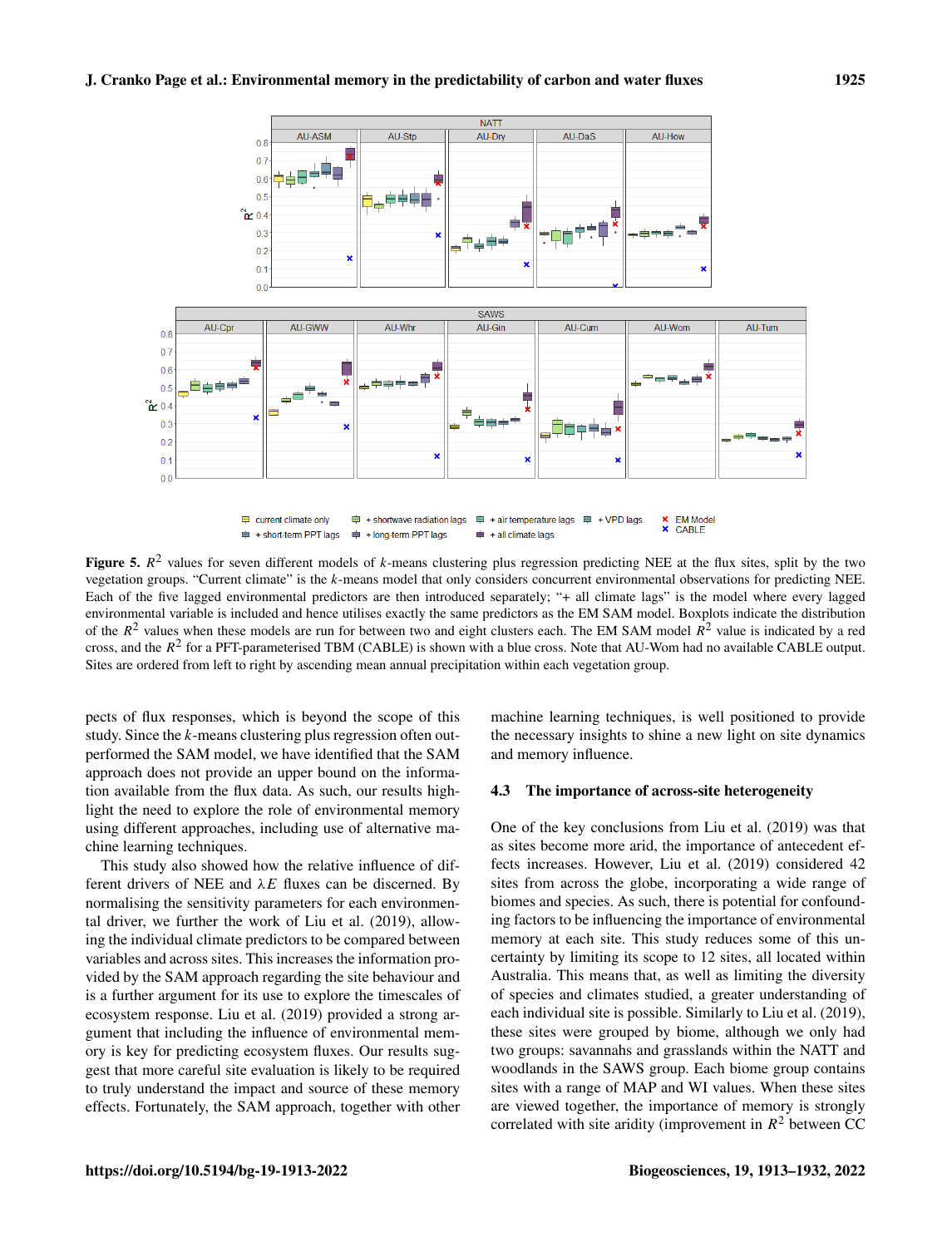and EM models;  $\rho = -0.85$ , p value < 0.01), consistent with the conclusions of [Liu et al.](#page-17-8) [\(2019\)](#page-17-8). However, when the sites are split by our vegetation groupings, this significant correlation is only seen for the SAWS group ( $\rho = -0.86$ , p value  $< 0.05$ ), again noting that total sample size is reduced when we split by vegetation group. The NATT sites had no correlation between site memory and aridity ( $\rho = -0.7$ , p value  $= 0.23$ ), despite having a very strong rainfall gradient. Note that both groups have ranges of aridity that include sites spanning from "arid" to "humid", with the WI at NATT sites between 0.12 and 0.75 and at SAWS sites between 0.11 and 1.2 [\(Trabucco and Zomer,](#page-19-4) [2018\)](#page-19-4). This result indicates that grouping many sites together to explore relationships based on a single metric can obscure more nuanced understanding of the processes involved or the key site characteristics driving such relationships. For instance, at the savannah sites, we found that NEE sensitivity to short-term precipitation increases as site MAP increases. We hypothesise that this increased sensitivity is driven by the monsoonal nature of rainfall at the NATT sites with greater MAP. Our results also show that the relationship between short-wave radiation and site aridity is only seen in the SAWS grouping, not at the NATT sites. This is potentially due to the greater proportion of woody vegetation at SAWS sites, resulting in a greater rooting depth and less frequent water stress. As such, these sites are likely to be energy-limited, and hence transpiration is linked to days of high photosynthetically active radiation.

We have also found an inverse response of  $\lambda E$  to temperature and VPD at AU-Wom to all other sites. It is not clear what the driver is here, and it is unlikely to be related to the correlation between temperature and VPD as this is higher at the other sites which did not exhibit this behaviour ( $\rho = 0.85$  at AU-Wom; five other sites have higher  $\rho$  values, up to 0.91). One possible cause is that AU-Wom generally has the lowest VPD observations across all sites, with only AU-Tum showing similar but greater values (median VPD  $= 0.20$  kPa; other sites range from 0.31 to 1.94 kPa). While other sites may tend to close their stomata, limiting transpiration as VPD increases, AU-Wom is potentially below the VPD threshold at which stomata begin to limit transpiration. Similarly, [Griebel et al.](#page-16-19) [\(2020\)](#page-16-19) found that AU-Wom does not limit transpiration during hot temperatures and heatwaves, potentially due to access to deep water reserves. However, the inverse response could also be due to the vegetation composition at AU-Wom, with the potential for this effect to have been caused by photosynthetic inhibition at high temperatures (and high VPD), which would further explain why this opposite response is not seen in the NEE flux. The prevailing wind direction, which is seasonally dependent, heavily influences the flux tower footprint and affects the climate conditions at AU-Wom [\(Griebel et al.,](#page-16-20) [2016\)](#page-16-20). This could potentially contribute to the inverse behaviour seen if changes in VPD are correlated with significant changes in the vegetated area being measured by the tower. Additional exploration of the lags experienced at the AU-Wom site is probably necessary if this response is to be more precisely attributed.

Many studies have also highlighted how global relationships do not hold at regional, local, or even site level [\(Knapp](#page-17-19) [and Smith,](#page-17-19) [2001;](#page-17-19) [Knapp et al.,](#page-17-20) [2017;](#page-17-20) [Lauenroth and Sala,](#page-17-21) [1992;](#page-17-21) [Ukkola et al.,](#page-19-12) [2021;](#page-19-12) [Wilcox et al.,](#page-19-13) [2016\)](#page-19-13). Such nontransferability is related to the issue of spatial versus temporal relationships and particularly the "vegetation structure constraint" [\(Lauenroth and Sala,](#page-17-21) [1992\)](#page-17-21). This is where, due to the slow timescales at which species composition and plant function respond to changes in climate, individual sites are unable to fully utilise any inter-annual variability in climate conditions [\(Lauenroth and Sala,](#page-17-21) [1992\)](#page-17-21). Here, we have shown that, within the range of Australian ecosystems analysed, environmental memory is not clearly related to site aridity for savannah sites. In comparison, among woodland sites, the link between environmental memory and site aridity appears to be stronger. Our results point to a need to better understand the role of individual-site characteristics (i.e. root zone water access) in determining predictability of carbon and water fluxes.

## 4.4 Implications for TBM evaluations

Flux data are routinely used to benchmark and improve TBM performance [\(Abramowitz,](#page-15-13) [2012;](#page-15-13) [Abramowitz et al.,](#page-15-18) [2008;](#page-15-18) [Best et al.,](#page-15-14) [2015;](#page-15-14) [Haughton et al.,](#page-16-13) [2016,](#page-16-13) [2018b;](#page-16-21) [Nearing](#page-17-22) [et al.,](#page-17-22) [2018\)](#page-17-22). In spite of this, relatively few studies have proposed that assessments of TBM performance at flux sites should also consider the underlying site predictability (but see [Haughton et al.,](#page-16-22) [2018a\)](#page-16-22). Here, we argue that the confounding effect of baseline predictability is essential when comparing models that may have been tested at different sites and also in determining which ecosystems a model can best represent. Our results indicate that process-based TBMs tested at sites that exhibit greater predictability from simple empirical models, such as SAM or  $k$  means, as used in this paper, might be expected to perform better than TBMs tested at those sites which exhibit a lower baseline predictability of fluxes. For instance, [Whitley et al.](#page-19-14) [\(2016\)](#page-19-14) found that, when modelling gross primary productivity (GPP) and  $\lambda E$  fluxes, the performance of a suite of TBMs improved slightly across the NATT sites as the MAP decreased. This is consistent with our findings of higher predictability at more arid sites. Importantly, this performance could be reinterpreted given the baseline predictability calculated using the SAM approach. Across the sites included in both this paper and [Whitley](#page-19-14) [et al.](#page-19-14) [\(2016\)](#page-19-14), they found that model-averaged correlation coefficients for  $\lambda E$  predictions had a maximum difference between sites of 0.08, ranging from 0.56 (AU-Dry) to 0.64 (AU-Stp). Our analysis found a similar difference between correlation coefficients of 0.06 (0.85 at AU-How and 0.91 at AU-Stp). This might show that both empirical models and TBMs perform better at drier sites. However, when we consider the TBM performance relative to the empirical SAM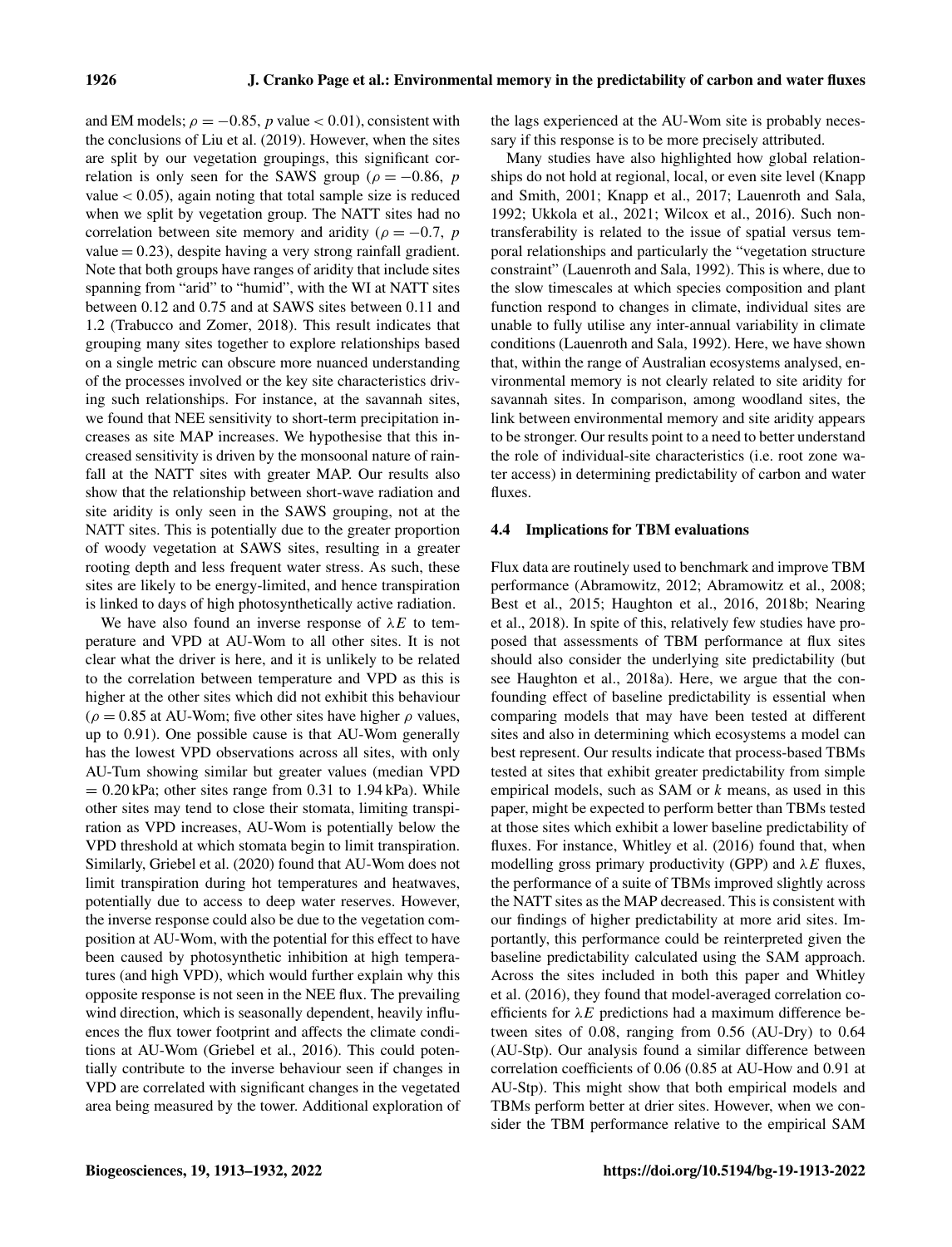performance, AU-How actually performs better (TBMs capture 70 % of the expected predictability assumed from the SAM model) than the drier AU-Stp site (where TBMs capture 66 %).

Similarly, [Barraza et al.](#page-15-19) [\(2017\)](#page-15-19) modelled  $\lambda E$  across the NATT using various indices of surface conductance and found that the sites with greater *Eucalyptus* occurrence (i.e. the wetter sites: AU-How, AU-DaS, and AU-Dry) were better represented by their model. However, if the reported  $R^2$  values from this study are considered relative to the values found in this study, then their models perform even better at the wet sites compared to the dry. The *Eucalyptus*-dominated sites have  $R^2$  values very similar to those from this study, while at AU-Stp and AU-ASM (the drier sites), the  $R^2$  values found in [Barraza et al.](#page-15-19) [\(2017\)](#page-15-19) are substantially lower.

Additionally, the CABLE model results in Fig. [5](#page-12-0) illustrate how the results from empirical models can be used as a baseline for TBM performance. At AU-Cum, AU-Dry, AU-Gin, and AU-Whr, the  $R^2$  from CABLE is close to 0.1. However, from the SAM and k-means approaches, it is apparent that AU-Whr is more predictable than the other three sites. The performance of CABLE at AU-Whr is only around 18 % of the empirical models. At AU-Cum, the  $R^2$  of CABLE is approximately 25 % and 37 % of the  $R^2$  of k means and SAM, respectively. Hence, while initially CABLE appears to perform similarly well at both sites, it can be seen that the TBM is capturing more of the expected predictability at AU-Cum than at AU-Whr. As such, the baseline predictability of sites as calculated from detailed empirical models such as ours clearly provides a framework by which we can reinterpret the predictability of ecosystems and hence how well TBMs are performing.

Our results add to a growing body of research (for example, see [Bastos et al.,](#page-15-20) [2020;](#page-15-20) [Ciais et al.,](#page-15-17) [2005;](#page-15-17) [Feldman](#page-16-1) [et al.,](#page-16-1) [2021;](#page-16-1) [Liu et al.,](#page-17-4) [2018;](#page-17-4) and [Ogle et al.,](#page-18-5) [2015\)](#page-18-5) that identifies an important role of ecosystem "memory" in the terrestrial fluxes. This first step, including the characterisation of the timescale of influence, the processes affected (e.g.  $\lambda E$ vs. NEE), the controlling environmental driver and site-tosite variability, is critical to improving TBMs. It is widely acknowledged that capturing legacy processes in TBMs is important (e.g. acclimation, recovery from climate extremes, link between carbon uptake and growth, canopy defoliation), but to develop the theory, we first need a strong evidence base against which we can probe model predictions. The challenge now is to link the statistical findings to mechanisms and then demonstrate that capturing these processes in models leads to improvements in site predictions. This second step will require applications of our approach (or similar) to both field and targeted experimental data, with progress likely to be made by linking directly to model–hypothesis testing (e.g. [Katul et al.,](#page-17-23) [2001;](#page-17-23) [Mahecha et al.,](#page-17-24) [2010\)](#page-17-24).

#### 5 Conclusions

Accurate prediction of carbon and water fluxes is key to understanding the role that terrestrial ecosystems will play in a changing climate. This study builds on previous work utilising stochastic antecedent modelling to provide further evidence that environmental memory is a key component of both net ecosystem exchange and latent heat fluxes. In general, the role of this memory effect increases as sites become more arid, yet we have shown that this relationship is confounded by individual-site characteristics and behaviour. By separating the influence of various predictors on NEE and  $\lambda E$  fluxes, it becomes clear that despite this broad-scale relationship with aridity, very different mechanisms are at play across sites. The differences we report in site behaviour should motivate a range of new hypotheses in future research to understand the controls on variability in predictability of site fluxes. Finally, we argue that a consideration of both site predictability and environmental memory should form a key part of terrestrial biosphere model evaluation and future process development.

*Code and data availability.* OzFlux data are available from [https:](https://www.ozflux.org.au/) [//www.ozflux.org.au/](https://www.ozflux.org.au/) [\(OzFlux Australian and New Zealand](#page-18-26) [Flux Research and Monitoring,](#page-18-26) [2021\)](#page-18-26). Model codes, example workflows, and select analysis scripts are available at https://doi.org[/10.5281/zenodo.6361060](https://doi.org/10.5281/zenodo.6361060) [\(Cranko Page et al.,](#page-16-23) [2022\)](#page-16-23) and [https://github.com/JDCP93/OzFlux\\_SAM.](https://github.com/JDCP93/OzFlux_SAM)

*Supplement.* The supplement related to this article is available online at: [https://doi.org/10.5194/bg-19-1913-2022-supplement.](https://doi.org/10.5194/bg-19-1913-2022-supplement)

*Author contributions.* JCP performed all model runs and code analysis, with input from MGDK, GA, YL, and KO. JCP wrote the manuscript with substantial input from MGDK, GA, MJH, JC, YL, and KO. AJP and NHN provided further input on the manuscript.

*Competing interests.* At least one of the (co-)authors is a member of the editorial board of *Biogeosciences*. The peer-review process was guided by an independent editor, and the authors also have no other competing interests to declare.

*Disclaimer.* Publisher's note: Copernicus Publications remains neutral with regard to jurisdictional claims in published maps and institutional affiliations.

*Financial support.* Jon Cranko Page, Martin G. De Kauwe, Gab Abramowitz, and Andy J. Pitman were supported by the Australian Research Council Centre of Excellence for Climate Extremes (CE170100023). Mark J. Hovenden , Martin G. De Kauwe, and Kiona Ogle were supported by the ARC Discovery Grant (grant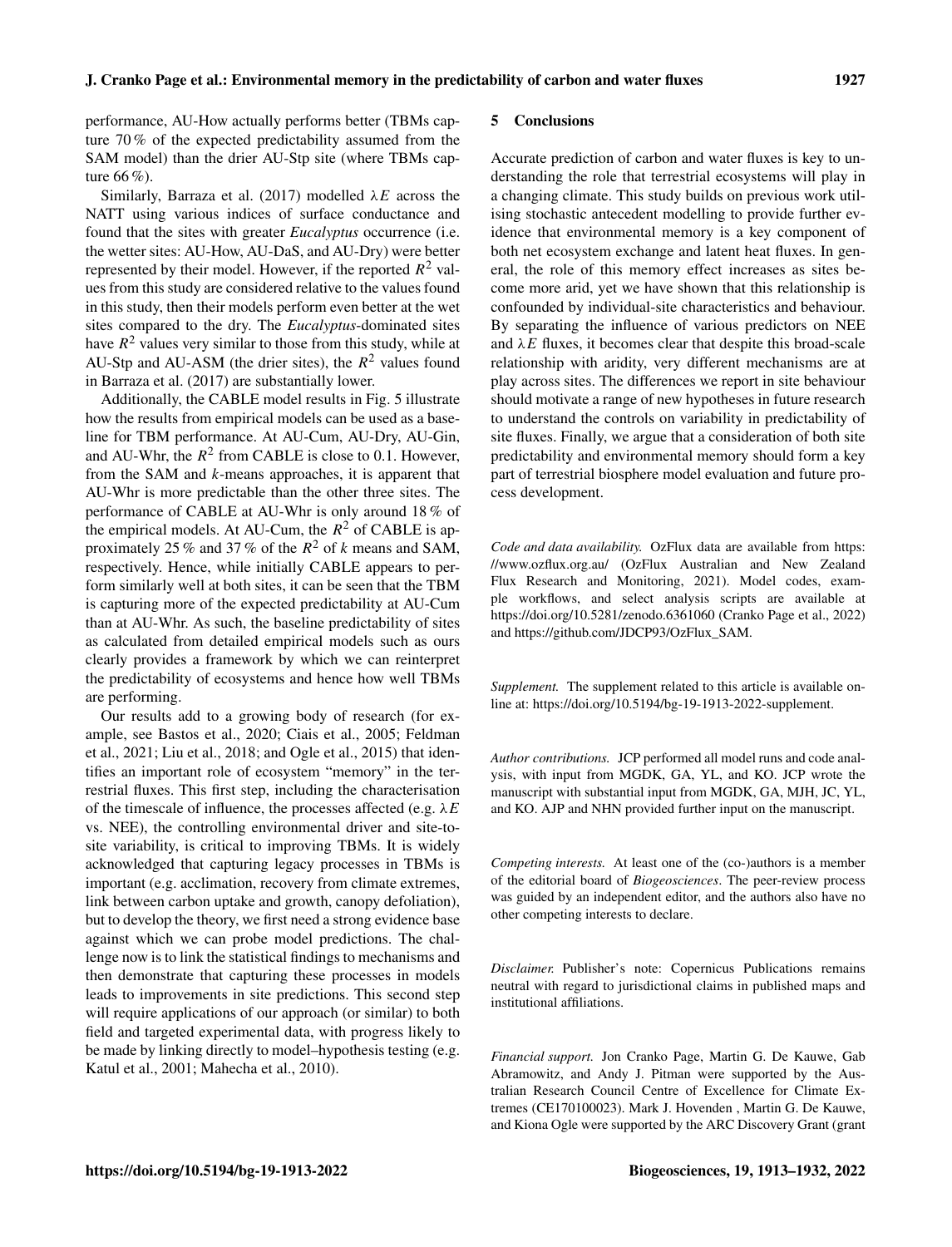no. DP190102025). Martin G. De Kauwe received additional support from the ARC Discovery Grant (grant no. DP190101823) and the NSW Research Attraction and Acceleration Program.

*Review statement.* This paper was edited by Alexandra Konings and reviewed by two anonymous referees.

## References

- <span id="page-15-13"></span>Abramowitz, G.: Towards a public, standardized, diagnostic benchmarking system for land surface models, Geosci. Model Dev., 5, 819–827, https://doi.org[/10.5194/gmd-5-819-2012,](https://doi.org/10.5194/gmd-5-819-2012) 2012.
- <span id="page-15-16"></span>Abramowitz, G., Pitman, A., Gupta, H., Kowalczyk, E., and Wang, Y.: Systematic Bias in Land Surface Models, J. Hydrometeorol., 8, 989–1001, https://doi.org[/10.1175/JHM628.1,](https://doi.org/10.1175/JHM628.1) 2007.
- <span id="page-15-18"></span>Abramowitz, G., Leuning, R., Clark, M., and Pitman, A.: Evaluating the Performance of Land Surface Models, J. Clim., 21, 5468– 5481, https://doi.org[/10.1175/2008JCLI2378.1,](https://doi.org/10.1175/2008JCLI2378.1) 2008.
- <span id="page-15-0"></span>Anderegg, W. R. L., Schwalm, C., Biondi, F., Camarero, J. J., Koch, G., Litvak, M., Ogle, K., Shaw, J. D., Shevliakova, E., Williams, A. P., Wolf, A., Ziaco, E., and Pacala, S.: Pervasive Drought Legacies in Forest Ecosystems and Their Implications for Carbon Cycle Models, Science, 349, 528–532, https://doi.org[/10.1126/science.aab1833,](https://doi.org/10.1126/science.aab1833) 2015.
- <span id="page-15-12"></span>Arndt, S., Hinko-Najera, N., and Griebel, A.: Wombat Wombat State Forest Flux Data Collection Level 6, Terrestrial Ecosystem Research Network (TERN) [data set], [https://hdl.handle.net/102.](https://hdl.handle.net/102.100.100/14237) [100.100/14237](https://hdl.handle.net/102.100.100/14237) (last access: 21 September 2021), 2013.
- <span id="page-15-19"></span>Barraza, V., Restrepo-Coupe, N., Huete, A., Grings, F., Beringer, J., Cleverly, J., and Eamus, D.: Estimation of Latent Heat Flux over Savannah Vegetation across the North Australian Tropical Transect from Multiple Sensors and Global Meteorological Data, Agr. Forest Meteorol., 232, 689–703, https://doi.org[/10.1016/j.agrformet.2016.10.013,](https://doi.org/10.1016/j.agrformet.2016.10.013) 2017.
- <span id="page-15-4"></span>Barron-Gafford, G. A., Cable, J. M., Bentley, L. P., Scott, R. L., Huxman, T. E., Jenerette, G. D., and Ogle, K.: Quantifying the Timescales over Which Exogenous and Endogenous Conditions Affect Soil Respiration, New Phytol., 202, 442–454, https://doi.org[/10.1111/nph.12675,](https://doi.org/10.1111/nph.12675) 2014.
- <span id="page-15-20"></span>Bastos, A., Ciais, P., Friedlingstein, P., Sitch, S., Pongratz, J., Fan, L., Wigneron, J. P., Weber, U., Reichstein, M., Fu, Z., Anthoni, P., Arneth, A., Haverd, V., Jain, A. K., Joetzjer, E., Knauer, J., Lienert, S., Loughran, T., McGuire, P. C., Tian, H., Viovy, N., and Zaehle, S.: Direct and Seasonal Legacy Effects of the 2018 Heat Wave and Drought on European Ecosystem Productivity, Sci. Adv., 6, eaba2724, https://doi.org[/10.1126/sciadv.aba2724,](https://doi.org/10.1126/sciadv.aba2724) 2020.
- <span id="page-15-7"></span>Beringer, J., Hutley, L., and Northwood, M.: Daly Daly Uncleared Flux Data Collection Level 6, Terrestrial Ecosystem Research Network (TERN) [data set], [https://hdl.handle.net/102.100.100/](https://hdl.handle.net/102.100.100/14239) [14239](https://hdl.handle.net/102.100.100/14239) (last access: 21 September 2021), 2015a.
- <span id="page-15-8"></span>Beringer, J., Hutley, L., and Northwood, M.: Dry River Flux Data Collection Level 6, Terrestrial Ecosystem Research Network (TERN) [data set], [https://hdl.handle.net/102.100.100/](https://hdl.handle.net/102.100.100/14229) [14229](https://hdl.handle.net/102.100.100/14229) (last access: 21 September 2021), 2015b.
- <span id="page-15-9"></span>Beringer, J., Hutley, L., and Northwood, M.: Howard Springs Flux Data Collection Level 6, Terrestrial Ecosystem Research

Network (TERN) [data set], [https://hdl.handle.net/102.100.100/](https://hdl.handle.net/102.100.100/14234) [14234](https://hdl.handle.net/102.100.100/14234) (last access: 21 September 2021), 2015c.

- <span id="page-15-10"></span>Beringer, J., Hutley, L., and Northwood, M.: Sturt Plains Flux Data Collection Level 6, Terrestrial Ecosystem Research Network (TERN) [data set], [https://hdl.handle.net/102.100.100/](https://hdl.handle.net/102.100.100/14230) [14230](https://hdl.handle.net/102.100.100/14230) (last access: 21 September 2021), 2015d.
- <span id="page-15-11"></span>Beringer, J., Hutley, L., Hinko-Najera, N., and McHugh, I.: Whroo Flux Data Collection Level 6, Terrestrial Ecosystem Research Network (TERN) [data set], [https://hdl.handle.net/102.100.100/](https://hdl.handle.net/102.100.100/14232) [14232](https://hdl.handle.net/102.100.100/14232) (last access: 21 September 2021), 2017.
- <span id="page-15-5"></span>Beringer, J., Hutley, L. B., McHugh, I., Arndt, S. K., Campbell, D., Cleugh, H. A., Cleverly, J., Resco de Dios, V., Eamus, D., Evans, B., Ewenz, C., Grace, P., Griebel, A., Haverd, V., Hinko-Najera, N., Huete, A., Isaac, P., Kanniah, K., Leuning, R., Liddell, M. J., Macfarlane, C., Meyer, W., Moore, C., Pendall, E., Phillips, A., Phillips, R. L., Prober, S. M., Restrepo-Coupe, N., Rutledge, S., Schroder, I., Silberstein, R., Southall, P., Yee, M. S., Tapper, N. J., van Gorsel, E., Vote, C., Walker, J., and Wardlaw, T.: An introduction to the Australian and New Zealand flux tower network – OzFlux, Biogeosciences, 13, 5895–5916, https://doi.org[/10.5194/bg-13-5895-2016,](https://doi.org/10.5194/bg-13-5895-2016) 2016.
- <span id="page-15-14"></span>Best, M. J., Abramowitz, G., Johnson, H. R., Pitman, A. J., Balsamo, G., Boone, A., Cuntz, M., Decharme, B., Dirmeyer, P. A., Dong, J., Ek, M., Guo, Z., Haverd, V., van den Hurk, B. J. J., Nearing, G. S., Pak, B., Peters-Lidard, C., Santanello, J. A., Stevens, L., and Vuichard, N.: The Plumbing of Land Surface Models: Benchmarking Model Performance, J. Hydrometeorol., 16, 1425–1442, https://doi.org[/10.1175/JHM-D-14-0158.1,](https://doi.org/10.1175/JHM-D-14-0158.1) 2015.
- <span id="page-15-1"></span>Cable, J. M., Ogle, K., Barron-Gafford, G. A., Bentley, L. P., Cable, W. L., Scott, R. L., Williams, D. G., and Huxman, T. E.: Antecedent Conditions Influence Soil Respiration Differences in Shrub and Grass Patches, Ecosystems, 16, 1230–1247, https://doi.org[/10.1007/s10021-013-9679-7,](https://doi.org/10.1007/s10021-013-9679-7) 2013.
- <span id="page-15-15"></span>Charrad, M., Ghazzali, N., Boiteau, V., and Niknafs, A.: NbClust: An R Package for Determining the Relevant Number of Clusters in a Data Set, J. Stat. Softw., 61, 1–36, https://doi.org[/10.18637/jss.v061.i06,](https://doi.org/10.18637/jss.v061.i06) 2014.
- <span id="page-15-17"></span>Ciais, P., Reichstein, M., Viovy, N., Granier, A., Ogée, J., Allard, V., Aubinet, M., Buchmann, N., Bernhofer, C., Carrara, A., Chevallier, F., De Noblet, N., Friend, A. D., Friedlingstein, P., Grünwald, T., Heinesch, B., Keronen, P., Knohl, A., Krinner, G., Loustau, D., Manca, G., Matteucci, G., Miglietta, F., Ourcival, J. M., Papale, D., Pilegaard, K., Rambal, S., Seufert, G., Soussana, J. F., Sanz, M. J., Schulze, E. D., Vesala, T., and Valentini, R.: Europe-Wide Reduction in Primary Productivity Caused by the Heat and Drought in 2003, Nature, 437, 529–533, https://doi.org[/10.1038/nature03972,](https://doi.org/10.1038/nature03972) 2005.
- <span id="page-15-6"></span>Cleverly, J., Eamus, D., Faux, R., Grant, N., and Li, Z.: Alice Springs Mulga Flux Data Collection Level 5, Terrestrial Ecosystem Research Network (TERN) [data set], [https://hdl.handle.net/](https://hdl.handle.net/102.100.100/14217) [102.100.100/14217](https://hdl.handle.net/102.100.100/14217) (last access: 21 September 2021), 2015.
- <span id="page-15-2"></span>Cleverly, J., Boulain, N., Villalobos-Vega, R., Grant, N., Faux, R., Wood, C., Cook, P. G., Yu, Q., Leigh, A., and Eamus, D.: Dynamics of Component Carbon Fluxes in a Semi-Arid Acacia Woodland, Central Australia, J. Geophys. Res.-Biogeosci., 118, 1168– 1185, https://doi.org[/10.1002/jgrg.20101,](https://doi.org/10.1002/jgrg.20101) 2013.
- <span id="page-15-3"></span>Cleverly, J., Eamus, D., Restrepo Coupe, N., Chen, C., Maes, W., Li, L., Faux, R., Santini, N. S., Rumman, R., Yu, Q., and Huete,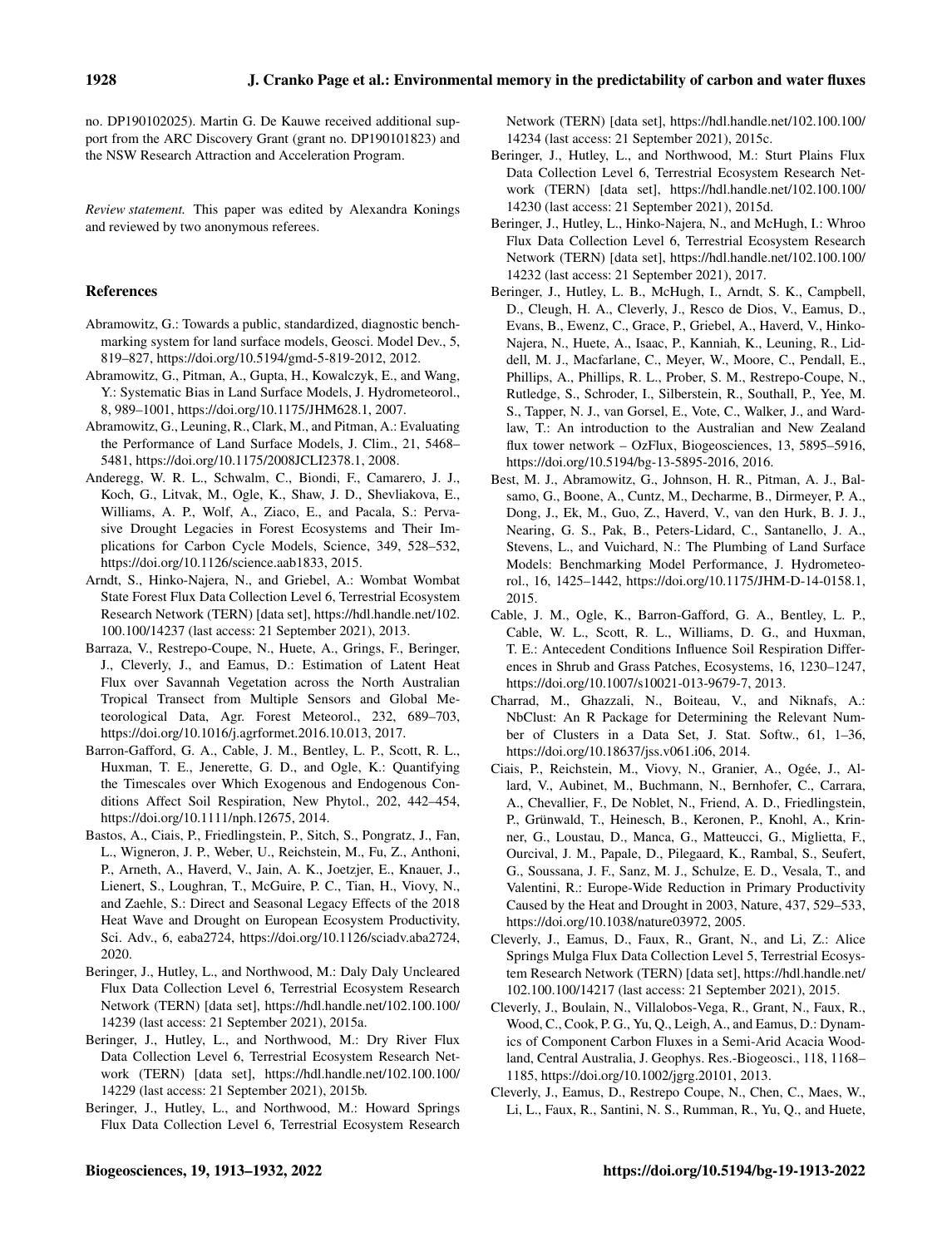### J. Cranko Page et al.: Environmental memory in the predictability of carbon and water fluxes 1929

A.: Soil Moisture Controls on Phenology and Productivity in a Semi-Arid Critical Zone, Sci. Total Environ., 568, 1227–1237, https://doi.org[/10.1016/j.scitotenv.2016.05.142,](https://doi.org/10.1016/j.scitotenv.2016.05.142) 2016.

- <span id="page-16-23"></span>Cranko Page, J., De Kauwe, M. G., Abramowitz, G., Liu, Y., and Ogle, K.: OzFlux\_SAM, Zenodo [code], https://doi.org[/10.5281/zenodo.6361060,](https://doi.org/10.5281/zenodo.6361060) 2022.
- <span id="page-16-9"></span>De Kauwe, M. G., Kala, J., Lin, Y.-S., Pitman, A. J., Medlyn, B. E., Duursma, R. A., Abramowitz, G., Wang, Y.-P., and Miralles, D. G.: A test of an optimal stomatal conductance scheme within the CABLE land surface model, Geosci. Model Dev., 8, 431–452, https://doi.org[/10.5194/gmd-8-431-2015,](https://doi.org/10.5194/gmd-8-431-2015) 2015a.
- <span id="page-16-14"></span>De Kauwe, M. G., Zhou, S.-X., Medlyn, B. E., Pitman, A. J., Wang, Y.-P., Duursma, R. A., and Prentice, I. C.: Do land surface models need to include differential plant species responses to drought? Examining model predictions across a mesic-xeric gradient in Europe, Biogeosciences, 12, 7503–7518, https://doi.org[/10.5194/bg-12-7503-2015,](https://doi.org/10.5194/bg-12-7503-2015) 2015b.
- <span id="page-16-15"></span>Decker, M., Or, D., Pitman, A., and Ukkola, A.: New Turbulent Resistance Parameterization for Soil Evaporation Based on a Pore-Scale Model: Impact on Surface Fluxes in CABLE, J. Adv. Model. Earth Syst., 9, 220–238, https://doi.org[/10.1002/2016MS000832,](https://doi.org/10.1002/2016MS000832) 2017.
- <span id="page-16-0"></span>Fanjul, L. and Jones, H. G.: Rapid Stomatal Responses to Humidity, Planta, 154, 135–138, https://doi.org[/10.1007/BF00387906,](https://doi.org/10.1007/BF00387906) 1982.
- <span id="page-16-3"></span>Fatichi, S., Leuzinger, S., and Körner, C.: Moving beyond Photosynthesis: From Carbon Source to Sink-Driven Vegetation Modeling, New Phytol., 201, 1086–1095, https://doi.org[/10.1111/nph.12614,](https://doi.org/10.1111/nph.12614) 2014.
- <span id="page-16-1"></span>Feldman, A. F., Short Gianotti, D. J., Konings, A. G., Gentine, P., and Entekhabi, D.: Patterns of plant rehydration and growth following pulses of soil moisture availability, Biogeosciences, 18, 831–847, https://doi.org[/10.5194/bg-18-831-2021,](https://doi.org/10.5194/bg-18-831-2021) 2021.
- <span id="page-16-10"></span>Fick, S. E. and Hijmans, R. J.: WorldClim 2: New 1-Km Spatial Resolution Climate Surfaces for Global Land Areas, Int. J. Climatol., 37, 4302–4315, https://doi.org[/10.1002/joc.5086,](https://doi.org/10.1002/joc.5086) 2017.
- <span id="page-16-18"></span>Flach, M., Sippel, S., Gans, F., Bastos, A., Brenning, A., Reichstein, M., and Mahecha, M. D.: Contrasting biosphere responses to hydrometeorological extremes: revisiting the 2010 western Russian heatwave, Biogeosciences, 15, 6067–6085, https://doi.org[/10.5194/bg-15-6067-2018,](https://doi.org/10.5194/bg-15-6067-2018) 2018.
- <span id="page-16-2"></span>Frank, D., Reichstein, M., Bahn, M., Thonicke, K., Frank, D., Mahecha, M. D., Smith, P., van der Velde, M., Vicca, S., Babst, F., Beer, C., Buchmann, N., Canadell, J. G., Ciais, P., Cramer, W., Ibrom, A., Miglietta, F., Poulter, B., Rammig, A., Seneviratne, S. I., Walz, A., Wattenbach, M., Zavala, M. A., and Zscheischler, J.: Effects of Climate Extremes on the Terrestrial Carbon Cycle: Concepts, Processes and Potential Future Impacts, Glob. Change Biol., 21, 2861–2880, https://doi.org[/10.1111/gcb.12916,](https://doi.org/10.1111/gcb.12916) 2015.
- <span id="page-16-11"></span>Gorelick, N., Hancher, M., Dixon, M., Ilyushchenko, S., Thau, D., and Moore, R.: Google Earth Engine: Planetary-scale Geospatial Analysis for Everyone, Remote Sens. Environ., 202, 18–27, https://doi.org[/10.1016/j.rse.2017.06.031,](https://doi.org/10.1016/j.rse.2017.06.031) 2017.
- <span id="page-16-20"></span>Griebel, A., Bennett, L. T., Metzen, D., Cleverly, J., Burba, G., and Arndt, S. K.: Effects of Inhomogeneities within the Flux Footprint on the Interpretation of Seasonal, Annual, and Interannual Ecosystem Carbon Exchange, Agr. Forest Meteorol., 221, 50–60, https://doi.org[/10.1016/j.agrformet.2016.02.002,](https://doi.org/10.1016/j.agrformet.2016.02.002) 2016.
- <span id="page-16-19"></span>Griebel, A., Bennett, L. T., Metzen, D., Pendall, E., Lane, P. N. J., and Arndt, S. K.: Trading Water for Carbon: Maintaining Photosynthesis at the Cost of Increased Water Loss During High Temperatures in a Temperate Forest, J. Geophys. Res.-Biogeosci., 125, e2019JG005239, https://doi.org[/10.1029/2019JG005239,](https://doi.org/10.1029/2019JG005239) 2020.
- <span id="page-16-12"></span>Harms, R. L. and Roebroeck, A.: Robust and Fast Markov Chain Monte Carlo Sampling of Diffusion MRI Microstructure Models, Front. Neuroinformatics, 12, 97, https://doi.org[/10.3389/fninf.2018.00097,](https://doi.org/10.3389/fninf.2018.00097) 2018.
- <span id="page-16-13"></span>Haughton, N., Abramowitz, G., Pitman, A. J., Or, D., Best, M. J., Johnson, H. R., Balsamo, G., Boone, A., Cuntz, M., Decharme, B., Dirmeyer, P. A., Dong, J., Ek, M., Guo, Z., Haverd, V., van den Hurk, B. J. J., Nearing, G. S., Pak, B., Santanello, J. A., Stevens, L. E., and Vuichard, N.: The Plumbing of Land Surface Models: Is Poor Performance a Result of Methodology or Data Quality?, J. Hydrometeorol., 17, 1705–1723, https://doi.org[/10.1175/JHM-D-15-0171.1,](https://doi.org/10.1175/JHM-D-15-0171.1) 2016.
- <span id="page-16-22"></span>Haughton, N., Abramowitz, G., De Kauwe, M. G., and Pitman, A. J.: Does predictability of fluxes vary between FLUXNET sites?, Biogeosciences, 15, 4495–4513, https://doi.org[/10.5194/bg-15-](https://doi.org/10.5194/bg-15-4495-2018) [4495-2018,](https://doi.org/10.5194/bg-15-4495-2018) 2018a.
- <span id="page-16-21"></span>Haughton, N., Abramowitz, G., and Pitman, A. J.: On the predictability of land surface fluxes from meteorological variables, Geosci. Model Dev., 11, 195–212, https://doi.org[/10.5194/gmd-](https://doi.org/10.5194/gmd-11-195-2018)[11-195-2018,](https://doi.org/10.5194/gmd-11-195-2018) 2018b.
- <span id="page-16-17"></span>Haverd, V., Smith, B., Nieradzik, L. P., and Briggs, P. R.: A stand-alone tree demography and landscape structure module for Earth system models: integration with inventory data from temperate and boreal forests, Biogeosciences, 11, 4039–4055, https://doi.org[/10.5194/bg-11-4039-2014,](https://doi.org/10.5194/bg-11-4039-2014) 2014.
- <span id="page-16-16"></span>Haverd, V., Smith, B., Nieradzik, L., Briggs, P. R., Woodgate, W., Trudinger, C. M., Canadell, J. G., and Cuntz, M.: A new version of the CABLE land surface model (Subversion revision r4601) incorporating land use and land cover change, woody vegetation demography, and a novel optimisation-based approach to plant coordination of photosynthesis, Geosci. Model Dev., 11, 2995– 3026, https://doi.org[/10.5194/gmd-11-2995-2018,](https://doi.org/10.5194/gmd-11-2995-2018) 2018.
- <span id="page-16-6"></span>Hovenden, M. J., Newton, P. C. D., and Wills, K. E.: Seasonal Not Annual Rainfall Determines Grassland Biomass Response to Carbon Dioxide, Nature, 511, 583–586, https://doi.org[/10.1038/nature13281,](https://doi.org/10.1038/nature13281) 2014.
- <span id="page-16-7"></span>Hovenden, M. J., Newton, P. C. D., and Newton, P. C. D.: Variability in Precipitation Seasonality Limits Grassland Biomass Responses to Rising CO2: Historical and Projected Climate Analyses, Climatic Change; Dordrecht, Climatic Change, 149, 219– 231, https://doi.org[/10.1007/s10584-018-2227-x,](https://doi.org/10.1007/s10584-018-2227-x) 2018.
- <span id="page-16-4"></span>Huang, Y., Gerber, S., Huang, T., and Lichstein, J. W.: Evaluating the Drought Response of CMIP5 Models Using Global Gross Primary Productivity, Leaf Area, Precipitation, and Soil Moisture Data, Global Biogeochem. Cy., 30, 1827–1846, https://doi.org[/10.1002/2016GB005480,](https://doi.org/10.1002/2016GB005480) 2016.
- <span id="page-16-5"></span>Humphrey, V., Zscheischler, J., Ciais, P., Gudmundsson, L., Sitch, S., and Seneviratne, S. I.: Sensitivity of Atmospheric CO 2 Growth Rate to Observed Changes in Terrestrial Water Storage, Nature, 560, 628–631, https://doi.org[/10.1038/s41586-018-](https://doi.org/10.1038/s41586-018-0424-4) [0424-4,](https://doi.org/10.1038/s41586-018-0424-4) 2018.
- <span id="page-16-8"></span>Hutley, L. B., Beringer, J., Isaac, P. R., Hacker, J. M., and Cernusak, L. A.: A Sub-Continental Scale Living Laboratory: Spa-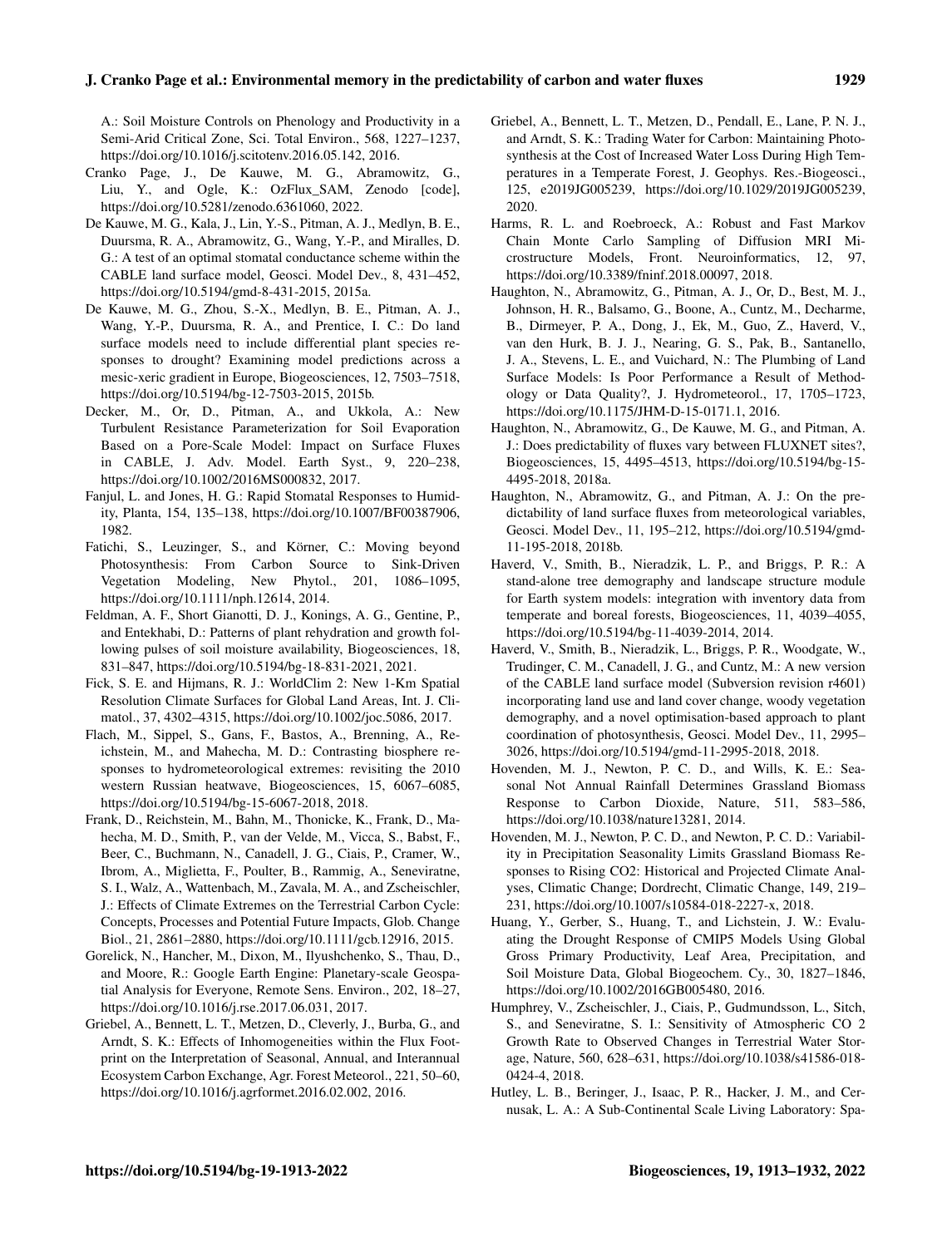tial Patterns of Savanna Vegetation over a Rainfall Gradient in Northern Australia, Agr. Forest Meteorol., 151, 1417–1428, https://doi.org[/10.1016/j.agrformet.2011.03.002,](https://doi.org/10.1016/j.agrformet.2011.03.002) 2011.

- <span id="page-17-2"></span>Huxman, T. E., Snyder, K. A., Tissue, D., Leffler, A. J., Ogle, K., Pockman, W. T., Sandquist, D. R., Potts, D. L., and Schwinning, S.: Precipitation Pulses and Carbon Fluxes in Semiarid and Arid Ecosystems, Oecologia, 141, 254–268, https://doi.org[/10.1007/s00442-004-1682-4,](https://doi.org/10.1007/s00442-004-1682-4) 2004.
- <span id="page-17-9"></span>Isaac, P., Cleverly, J., McHugh, I., van Gorsel, E., Ewenz, C., and Beringer, J.: OzFlux data: network integration from collection to curation, Biogeosciences, 14, 2903–2928, https://doi.org[/10.5194/bg-14-2903-2017,](https://doi.org/10.5194/bg-14-2903-2017) 2017.
- <span id="page-17-5"></span>Jones, S., Rowland, L., Cox, P., Hemming, D., Wiltshire, A., Williams, K., Parazoo, N. C., Liu, J., da Costa, A. C. L., Meir, P., Mencuccini, M., and Harper, A. B.: The impact of a simple representation of non-structural carbohydrates on the simulated response of tropical forests to drought, Biogeosciences, 17, 3589–3612, https://doi.org[/10.5194/bg-17-3589-2020,](https://doi.org/10.5194/bg-17-3589-2020) 2020.
- <span id="page-17-1"></span>Kannenberg, S. A., Schwalm, C. R., and Anderegg, W. R. L.: Ghosts of the Past: How Drought Legacy Effects Shape Forest Functioning and Carbon Cycling, Ecol. Lett., 23, 891–901, https://doi.org[/10.1111/ele.13485,](https://doi.org/10.1111/ele.13485) 2020.
- <span id="page-17-23"></span>Katul, G., Lai, C.-T., Schäfer, K., Vidakovic, B., Albertson, J., Ellsworth, D., and Oren, R.: Multiscale Analysis of Vegetation Surface Fluxes: From Seconds to Years, Adv. Water Resour., 24, 1119–1132, https://doi.org[/10.1016/S0309-1708\(01\)00029-](https://doi.org/10.1016/S0309-1708(01)00029-X) [X,](https://doi.org/10.1016/S0309-1708(01)00029-X) 2001.
- <span id="page-17-7"></span>Keenan, T., Baker, I., Barr, A., Ciais, P., Davis, K., Dietze, M., Dragoni, D., Gough, C. M., Grant, R., Hollinger, D., Hufkens, K., Poulter, B., McCaughey, H., Raczka, B., Ryu, Y., Schaefer, K., Tian, H., Verbeeck, H., Zhao, M., and Richardson, A. D.: Terrestrial Biosphere Model Performance for Inter-Annual Variability of Land-Atmosphere CO2 Exchange, Glob. Change Biol., 18, 1971–1987, https://doi.org[/10.1111/j.1365-](https://doi.org/10.1111/j.1365-2486.2012.02678.x) [2486.2012.02678.x,](https://doi.org/10.1111/j.1365-2486.2012.02678.x) 2012.
- <span id="page-17-19"></span>Knapp, A. K. and Smith, M. D.: Variation among Biomes in Temporal Dynamics of Aboveground Primary Production, Science, 291, 481–484, 2001.
- <span id="page-17-20"></span>Knapp, A. K., Ciais, P., and Smith, M. D.: Reconciling Inconsistencies in Precipitation – Productivity Relationships: Implications for Climate Change, New Phytol., 214, 41–47, https://doi.org[/10.1111/nph.14381,](https://doi.org/10.1111/nph.14381) 2017.
- <span id="page-17-13"></span>Knight, J.: Root Distributions and Water Uptake Patterns in Eucalypts and Other Species, The ways trees use water, Rural Industries Research and Development Corporation, pp. 66–93, ISBN 0-642-57811-7, 1999.
- <span id="page-17-6"></span>Kolus, H. R., Huntzinger, D. N., Schwalm, C. R., Fisher, J. B., McKay, N., Fang, Y., Michalak, A. M., Schaefer, K., Wei, Y., Poulter, B., Mao, J., Parazoo, N. C., and Shi, X.: Land Carbon Models Underestimate the Severity and Duration of Drought's Impact on Plant Productivity, Sci. Rep., 9, 2758, https://doi.org[/10.1038/s41598-019-39373-1,](https://doi.org/10.1038/s41598-019-39373-1) 2019.
- <span id="page-17-15"></span>Kowalczyk, E., Wang, Y., Law, R., Davies, H., Mcgregor, J., and Abramowitz, G.: The CSIRO Atmosphere Biosphere Land Exchange (CABLE) Model for Use in Climate Models and as an Offline Model, CSIRO Mar. Atmos. Res., 13, 1615, https://doi.org[/10.4225/08/58615c6a9a51d,](https://doi.org/10.4225/08/58615c6a9a51d) 2006.
- <span id="page-17-17"></span>Kowalczyk, E., Stevens, L., Law, R., Dix, M., Wang, Y., Harman, I., Haynes, K., Srbinovsky, J., Pak, B., and Ziehn, T.: The Land Sur-

face Model Component of ACCESS: Description and Impact on the Simulated Surface Climatology, Aust. Meteorol. Oceanogr. J., 63, 65–82, https://doi.org[/10.22499/2.6301.005,](https://doi.org/10.22499/2.6301.005) 2013.

- <span id="page-17-14"></span>Kruschke, J. K.: Doing Bayesian Data Analysis: A Tutorial with R, JAGS, and Stan, Academic Press, Boston, edition 2 edn., 143– 191, ISBN 978-0-12-405888-0, 2015.
- <span id="page-17-12"></span>Lasslop, G., Reichstein, M., Kattge, J., and Papale, D.: Influences of Observation Errors in Eddy Flux Data on Inverse Model Parameter Estimation, Biogeosciences, 5, 1311–1324, https://doi.org[/10.5194/bg-5-1311-2008,](https://doi.org/10.5194/bg-5-1311-2008) 2008.
- <span id="page-17-21"></span>Lauenroth, W. K. and Sala, O. E.: Long-Term Forage Production of North American Shortgrass Steppe, Ecol. Appl., 2, 397–403, https://doi.org[/10.2307/1941874,](https://doi.org/10.2307/1941874) 1992.
- <span id="page-17-3"></span>Lemoine, N. P., Griffin-Nolan, R. J., Lock, A. D., and Knapp, A. K.: Drought Timing, Not Previous Drought Exposure, Determines Sensitivity of Two Shortgrass Species to Water Stress, Oecologia, 188, 965–975, https://doi.org[/10.1007/s00442-018-4265-5,](https://doi.org/10.1007/s00442-018-4265-5) 2018.
- <span id="page-17-4"></span>Liu, L., Zhang, Y., Wu, S., Li, S., and Qin, D.: Water Memory Effects and Their Impacts on Global Vegetation Productivity and Resilience, Sci. Rep., 8, 2962, https://doi.org[/10.1038/s41598-](https://doi.org/10.1038/s41598-018-21339-4) [018-21339-4,](https://doi.org/10.1038/s41598-018-21339-4) 2018.
- <span id="page-17-8"></span>Liu, Y., Schwalm, C. R., Samuels-Crow, K. E., and Ogle, K.: Ecological Memory of Daily Carbon Exchange across the Globe and Its Importance in Drylands, Ecol. Lett., 22, 1806–1816, https://doi.org[/10.1111/ele.13363,](https://doi.org/10.1111/ele.13363) 2019.
- <span id="page-17-16"></span>Lorenz, R., Pitman, A. J., Donat, M. G., Hirsch, A. L., Kala, J., Kowalczyk, E. A., Law, R. M., and Srbinovsky, J.: Representation of climate extreme indices in the ACCESS1.3b coupled atmosphere–land surface model, Geosci. Model Dev., 7, 545– 567, https://doi.org[/10.5194/gmd-7-545-2014,](https://doi.org/10.5194/gmd-7-545-2014) 2014.
- <span id="page-17-11"></span>Macfarlane, C., Prober, S., and Wiehl, G.: Great Western Woodlands Flux Data Collection Level 6, Terrestrial Ecosystem Research Network (TERN) [data set], [https://hdl.handle.net/102.](https://hdl.handle.net/102.100.100/14226) [100.100/14226](https://hdl.handle.net/102.100.100/14226) (last access: 21 September 2021), 2013.
- <span id="page-17-24"></span>Mahecha, M. D., Reichstein, M., Jung, M., Seneviratne, S. I., Zaehle, S., Beer, C., Braakhekke, M. C., Carvalhais, N., Lange, H., Le Maire, G., and Moors, E.: Comparing Observations and Process-Based Simulations of Biosphere-Atmosphere Exchanges on Multiple Timescales, J. Geophys. Res.-Biogeosci., 115, G02003, https://doi.org[/10.1029/2009JG001016,](https://doi.org/10.1029/2009JG001016) 2010.
- <span id="page-17-18"></span>Mencuccini, M. and Hölttä, T.: The Significance of Phloem Transport for the Speed with Which Canopy Photosynthesis and Belowground Respiration Are Linked, New Phytol., 185, 189–203, https://doi.org[/10.1111/j.1469-8137.2009.03050.x,](https://doi.org/10.1111/j.1469-8137.2009.03050.x) 2010.
- <span id="page-17-10"></span>Meyer, W., Ewenz, C., Koerber, G., and Lubcke, T.: Calperum Flux Data Collection Level 6, Terrestrial Ecosystem Research Network (TERN) [data set], [https://hdl.handle.net/102.100.100/](https://hdl.handle.net/102.100.100/14236) [14236](https://hdl.handle.net/102.100.100/14236) (last access: 21 September 2021), 2013.
- <span id="page-17-0"></span>Mottl, O., Flantua, S. G. A., Bhatta, K. P., Felde, V. A., Giesecke, T., Goring, S., Grimm, E. C., Haberle, S., Hooghiemstra, H., Ivory, S., Kuneš, P., Wolters, S., Seddon, A. W. R., and Williams, J. W.: Global Acceleration in Rates of Vegetation Change over the Past 18,000 Years, Science, 372, 860–864, https://doi.org[/10.1126/science.abg1685,](https://doi.org/10.1126/science.abg1685) 2021.
- <span id="page-17-22"></span>Nearing, G. S., Ruddell, B. L., Clark, M. P., Nijssen, B., and Peters-Lidard, C.: Benchmarking and Process Diagnostics of Land Models, J. Hydrometeorol., 19, 1835–1852, https://doi.org[/10.1175/JHM-D-17-0209.1,](https://doi.org/10.1175/JHM-D-17-0209.1) 2018.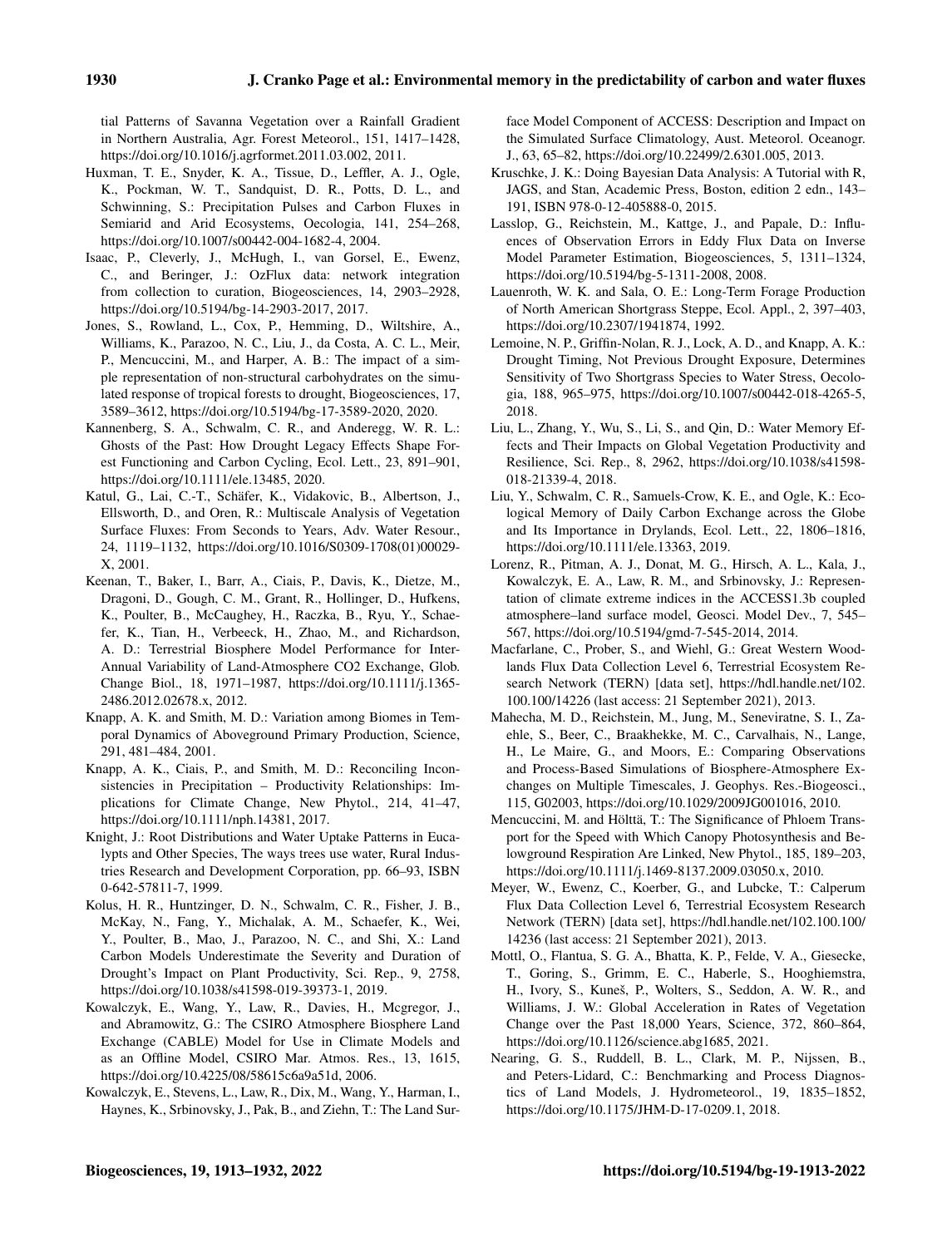- <span id="page-18-3"></span>Ogle, K. and Barber, J. J.: Plant and Ecosystem Memory, CHANCE, 29, 16–22, https://doi.org[/10.1080/09332480.2016.1181961,](https://doi.org/10.1080/09332480.2016.1181961) 2016.
- <span id="page-18-5"></span>Ogle, K., Barber, J. J., Barron-Gafford, G. A., Bentley, L. P., Young, J. M., Huxman, T. E., Loik, M. E., and Tissue, D. T.: Quantifying Ecological Memory in Plant and Ecosystem Processes, Ecol. Lett., 18, 221–235, https://doi.org[/10.1111/ele.12399,](https://doi.org/10.1111/ele.12399) 2015.
- <span id="page-18-10"></span>Olson, D. M., Dinerstein, E., Wikramanayake, E. D., Burgess, N. D., Powell, G. V. N., Underwood, E. C., D'amico, J. A., Itoua, I., Strand, H. E., Morrison, J. C., Loucks, C. J., Allnutt, T. F., Ricketts, T. H., Kura, Y., Lamoreux, J. F., Wettengel, W. W., Hedao, P., and Kassem, K. R.: Terrestrial Ecoregions of the World: A New Map of Life on Earth: A New Global Map of Terrestrial Ecoregions Provides an Innovative Tool for Conserving Biodiversity, BioScience, 51, 933–938, https://doi.org[/10.1641/0006-](https://doi.org/10.1641/0006-3568(2001)051[0933:TEOTWA]2.0.CO;2) [3568\(2001\)051\[0933:TEOTWA\]2.0.CO;2,](https://doi.org/10.1641/0006-3568(2001)051[0933:TEOTWA]2.0.CO;2) 2001.
- <span id="page-18-26"></span>OzFlux Australian and New Zealand Flux Research and Monitoring: <https://www.ozflux.org.au/> (last access: 21 September 2021), 2021.
- <span id="page-18-23"></span>Parton, W. J., Stewart, J. W. B., and Cole, C. V.: Dynamics of C, N, P and S in Grassland Soils: A Model, Biogeochemistry, 5, 109–131, https://doi.org[/10.1007/BF02180320,](https://doi.org/10.1007/BF02180320) 1988.
- <span id="page-18-11"></span>Pendall, E., Griebel, A., and Barton, C., and Metzen, D.: Cumberland Plain Flux Data Collection Level 6, Terrestrial Ecosystem Research Network (TERN) [data set], [https://hdl.handle.net/102.](https://hdl.handle.net/102.100.100/25164) [100.100/25164](https://hdl.handle.net/102.100.100/25164) (last access: 21 September 2021), 2019.
- <span id="page-18-25"></span>Peters, J. M. R., López, R., Nolf, M., Hutley, L. B., Wardlaw, T., Cernusak, L. A., and Choat, B.: Living on the Edge: A Continental-Scale Assessment of Forest Vulnerability to Drought, Glob. Change Biol., 27, 3620–3641, https://doi.org[/10.1111/gcb.15641,](https://doi.org/10.1111/gcb.15641) 2021.
- <span id="page-18-20"></span>Pitman, A. J., Avila, F. B., Abramowitz, G., Wang, Y. P., Phipps, S. J., and de Noblet-Ducoudré, N.: Importance of Background Climate in Determining Impact of Land-Cover Change on Regional Climate, Nat. Clim. Change, 1, 472–475, https://doi.org[/10.1038/nclimate1294,](https://doi.org/10.1038/nclimate1294) 2011.
- <span id="page-18-16"></span>Plummer, M.: JAGS: A Program for Analysis of Bayesian Graphical Models Using Gibbs Sampling, 3rd International Workshop on Distributed Statistical Computing (DSC 2003); Vienna, Austria, 124, 2003.
- <span id="page-18-19"></span>Plummer, M., Best, N., Cowles, K., and Vines, K.: CODA: Convergence Diagnosis and Output Analysis for MCMC, R News, 6, 7–11, 2006.
- <span id="page-18-17"></span>R Core Team: R: A Language and Environment for Statistical Computing, R Foundation for Statistical Computing, 2020.
- <span id="page-18-21"></span>Raupach, M. R.: Simplified Expressions for Vegetation Roughness Length and Zero-Plane Displacement as Functions of Canopy Height and Area Index, Bound.-Lay. Meteorol., 71, 211–216, https://doi.org[/10.1007/BF00709229,](https://doi.org/10.1007/BF00709229) 1994.
- <span id="page-18-22"></span>Raupach, M. R., Finkele, K., and Zhang, L.: SCAM: A Soil-Canopy-Atmosphere Model: Description and Comparisons with Field Data, Technical Report 132, CSIRO Centre for Environmental Mechanics, Canberra, ACT, Australia, 1997.
- <span id="page-18-9"></span>Renchon, A. A., Drake, J. E., Macdonald, C. A., Sihi, D., Hinko-Najera, N., Tjoelker, M. G., Arndt, S. K., Noh, N. J., Davidson, E., and Pendall, E.: Concurrent Measurements of Soil and Ecosystem Respiration in a Mature Eucalypt Woodland: Advan-

tages, Lessons, and Questions, J. Geophys. Res.-Biogeosci., 126, e2020JG006221, https://doi.org[/10.1029/2020JG006221,](https://doi.org/10.1029/2020JG006221) 2021.

- <span id="page-18-15"></span>Richardson, A. D., Hollinger, D. Y., Burba, G. G., Davis, K. J., Flanagan, L. B., Katul, G. G., William Munger, J., Ricciuto, D. M., Stoy, P. C., Suyker, A. E., Verma, S. B., and Wofsy, S. C.: A Multi-Site Analysis of Random Error in Tower-Based Measurements of Carbon and Energy Fluxes, Agr. Forest Meteorol., 136, 1–18, https://doi.org[/10.1016/j.agrformet.2006.01.007,](https://doi.org/10.1016/j.agrformet.2006.01.007) 2006.
- <span id="page-18-6"></span>Ryan, E. M., Ogle, K., Zelikova, T. J., LeCain, D. R., Williams, D. G., Morgan, J. A., and Pendall, E.: Antecedent Moisture and Temperature Conditions Modulate the Response of Ecosystem Respiration to Elevated CO2 and Warming, Glob. Change Biol., 21, 2588–2602, https://doi.org[/10.1111/gcb.12910,](https://doi.org/10.1111/gcb.12910) 2015.
- <span id="page-18-7"></span>Ryan, E. M., Ogle, K., Peltier, D., Walker, A. P., De Kauwe, M. G., Medlyn, B. E., Williams, D. G., Parton, W., Asao, S., Guenet, B., Harper, A. B., Lu, X., Luus, K. A., Zaehle, S., Shu, S., Werner, C., Xia, J., and Pendall, E.: Gross Primary Production Responses to Warming, Elevated  $CO<sub>2</sub>$ , and Irrigation: Quantifying the Drivers of Ecosystem Physiology in a Semiarid Grassland, Glob. Change Biol., 23, 3092–3106, https://doi.org[/10.1111/gcb.13602,](https://doi.org/10.1111/gcb.13602) 2017.
- <span id="page-18-2"></span>Sala, O. E., Gherardi, L. A., Reichmann, L., Jobbágy, E., and Peters, D.: Legacies of Precipitation Fluctuations on Primary Production: Theory and Data Synthesis, Philos. T. Roy. Soc. B, 367, 3135–3144, https://doi.org[/10.1098/rstb.2011.0347,](https://doi.org/10.1098/rstb.2011.0347) 2012.
- <span id="page-18-8"></span>Samuels-Crow, K. E., Ogle, K., and Litvak, M. E.: Atmosphere-Soil Interactions Govern Ecosystem Flux Sensitivity to Environmental Conditions in Semiarid Woody Ecosystems Over Varying Timescales, J. Geophys. Res.-Biogeosci., 125, e2019JG005554, https://doi.org[/10.1029/2019JG005554,](https://doi.org/10.1029/2019JG005554) 2020.
- <span id="page-18-14"></span>Schaaf, C. and Wang, Z.: MCD43A3 MODIS-/Terra+Aqua BRDF/Albedo Daily L3 Global – 500m V006, NASA EOSDIS Land Processes DAAC, https://doi.org[/10.5067/MODIS/MCD43A3.006,](https://doi.org/10.5067/MODIS/MCD43A3.006) 2015.
- <span id="page-18-1"></span>Seabloom, E. W., Borer, E. T., and Tilman, D.: Grassland Ecosystem Recovery after Soil Disturbance Depends on Nutrient Supply Rate, Ecol. Lett., 23, ele.13591, https://doi.org[/10.1111/ele.13591,](https://doi.org/10.1111/ele.13591) 2020.
- <span id="page-18-12"></span>Silberstein, R., Lambert, P., Lardner, T., and Macfarlane, C.: Gingin Flux Data Collection Level 6, Terrestrial Ecosystem Research Network (TERN) [data set], [https://hdl.handle.net/102.100.100/](https://hdl.handle.net/102.100.100/22677) [22677](https://hdl.handle.net/102.100.100/22677) (last access: 21 September 2021), 2015.
- <span id="page-18-4"></span>Smith, N. G. and Dukes, J. S.: Plant Respiration and Photosynthesis in Global-Scale Models: Incorporating Acclimation to Temperature and CO2, Glob. Change Biol., 19, 45–63, https://doi.org[/10.1111/j.1365-2486.2012.02797.x,](https://doi.org/10.1111/j.1365-2486.2012.02797.x) 2013.
- <span id="page-18-13"></span>Stoll, J. and Kitchen, M.: Tumbarumba Flux Data Collection Level 6, Terrestrial Ecosystem Research Network (TERN) [data set], <https://hdl.handle.net/102.100.100/14241> (last access: 21 September 2021), 2013.
- <span id="page-18-18"></span>Su, Y.-S. and Yajima, M.: R2jags: Using R to Run 'JAGS', R package version 0.6-1, 2020.
- <span id="page-18-0"></span>Sun, Q., Meyer, W. S., Koerber, G. R., and Marschner, P.: Rapid Recovery of Net Ecosystem Production in a Semi-Arid Woodland after a Wildfire, Agr. Forest Meteorol., 291, 108099, https://doi.org[/10.1016/j.agrformet.2020.108099,](https://doi.org/10.1016/j.agrformet.2020.108099) 2020.
- <span id="page-18-24"></span>Teuling, A. J., Seneviratne, S. I., Stöckli, R., Reichstein, M., Moors, E., Ciais, P., Luyssaert, S., van den Hurk, B., Ammann, C., Bern-